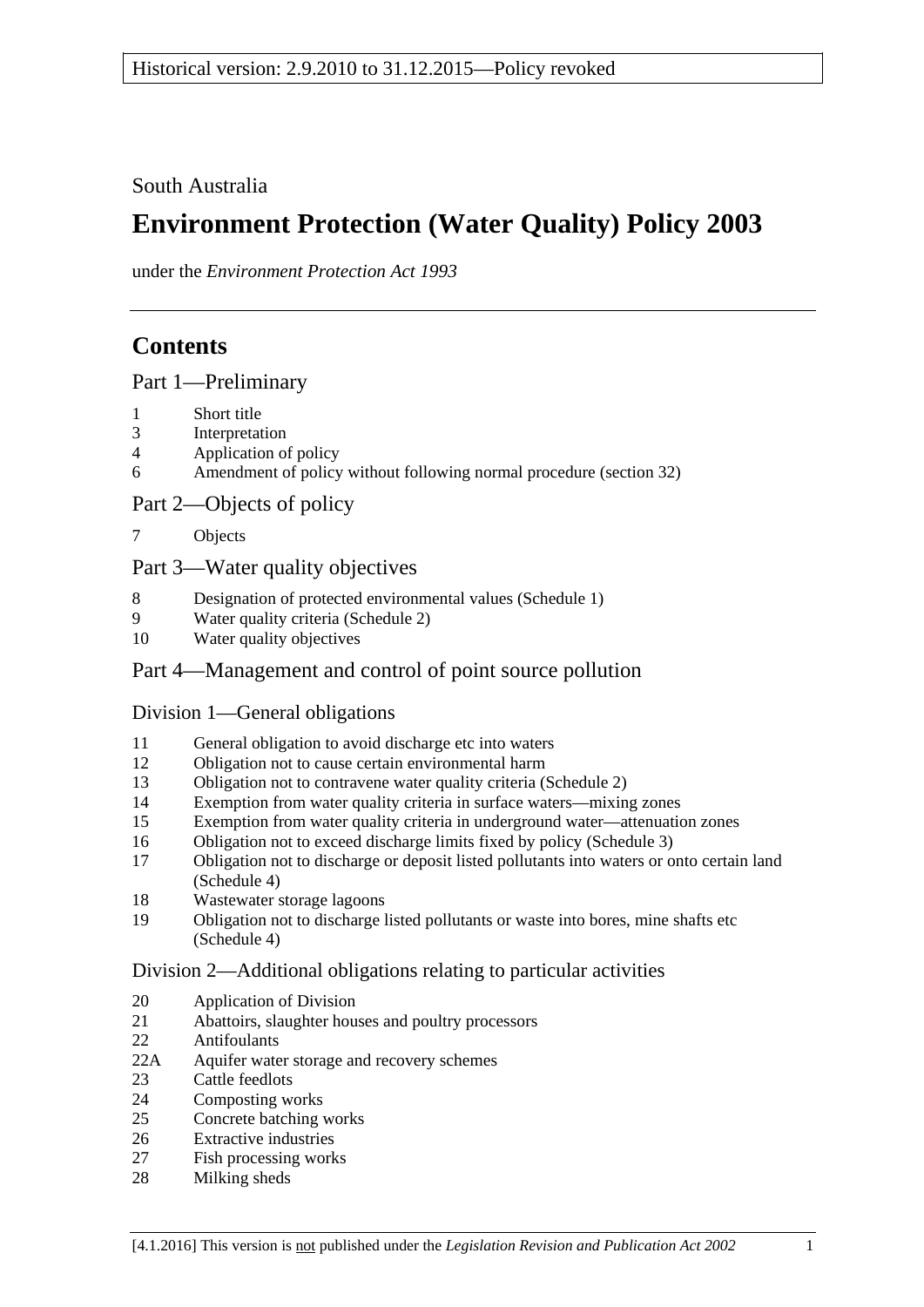**Environment Protection (Water Quality) Policy 2003—2.9.2010 to 31.12.2015—revoked** Contents

- 29 [Milk processing works](#page-15-1)
- 30 [Piggeries](#page-16-0)
- 31 [Saleyards](#page-16-1)
- 32 [Septic systems](#page-17-0)
- 34 [Sewerage systems and sewage treatment systems](#page-18-0)
- 35 [Tanneries and fellmongeries](#page-19-0)
- 36 [Vessels and vessel facilities](#page-19-1)
- 37 [Waste depots](#page-21-0)
- 38 [Wineries and distilleries](#page-22-0)

#### [Part 5—Management and control of diffuse sources of pollution](#page-22-1)

- 39 [Road construction and maintenance—stormwater](#page-22-2)
- 40 [Building and construction industry—stormwater](#page-22-3)
- 41 [Urban stormwater](#page-22-4)
- 42 [Environment protection order may be issued to give effect to code of practice under this](#page-23-0)  [Part](#page-23-0)
- 43 [Matters to be taken into account by Authority](#page-23-1)

#### [Part 6—Exemption conditions requiring monitoring and reporting](#page-23-2)

44 [Exemption conditions requiring monitoring and reporting](#page-23-3)

[Schedule 1—Protected environmental values](#page-23-4)

[Schedule 2—Water quality criteria](#page-25-0)

[Schedule 3—Discharge limits](#page-33-1)

[Schedule 4—Listed pollutants](#page-33-0)

Part 1—

Part 2—

[Schedule 5—Listed pollutants](#page-34-0)

[Legislative history](#page-35-0)

# <span id="page-1-0"></span>**Part 1—Preliminary**

#### <span id="page-1-1"></span>**1—Short title**

This policy may be cited as the *[Environment Protection \(Water Quality\) Policy](http://www.legislation.sa.gov.au/index.aspx?action=legref&type=subordleg&legtitle=Environment%20Protection%20(Water%20Quality)%20Policy%202003) 2003*.

#### <span id="page-1-2"></span>**3—Interpretation**

(1) In this policy—

*Act* means the *[Environment Protection Act](http://www.legislation.sa.gov.au/index.aspx?action=legref&type=act&legtitle=Environment%20Protection%20Act%201993) 1993*;

*ANZECC* means the Australian and New Zealand Environment and Conservation Council;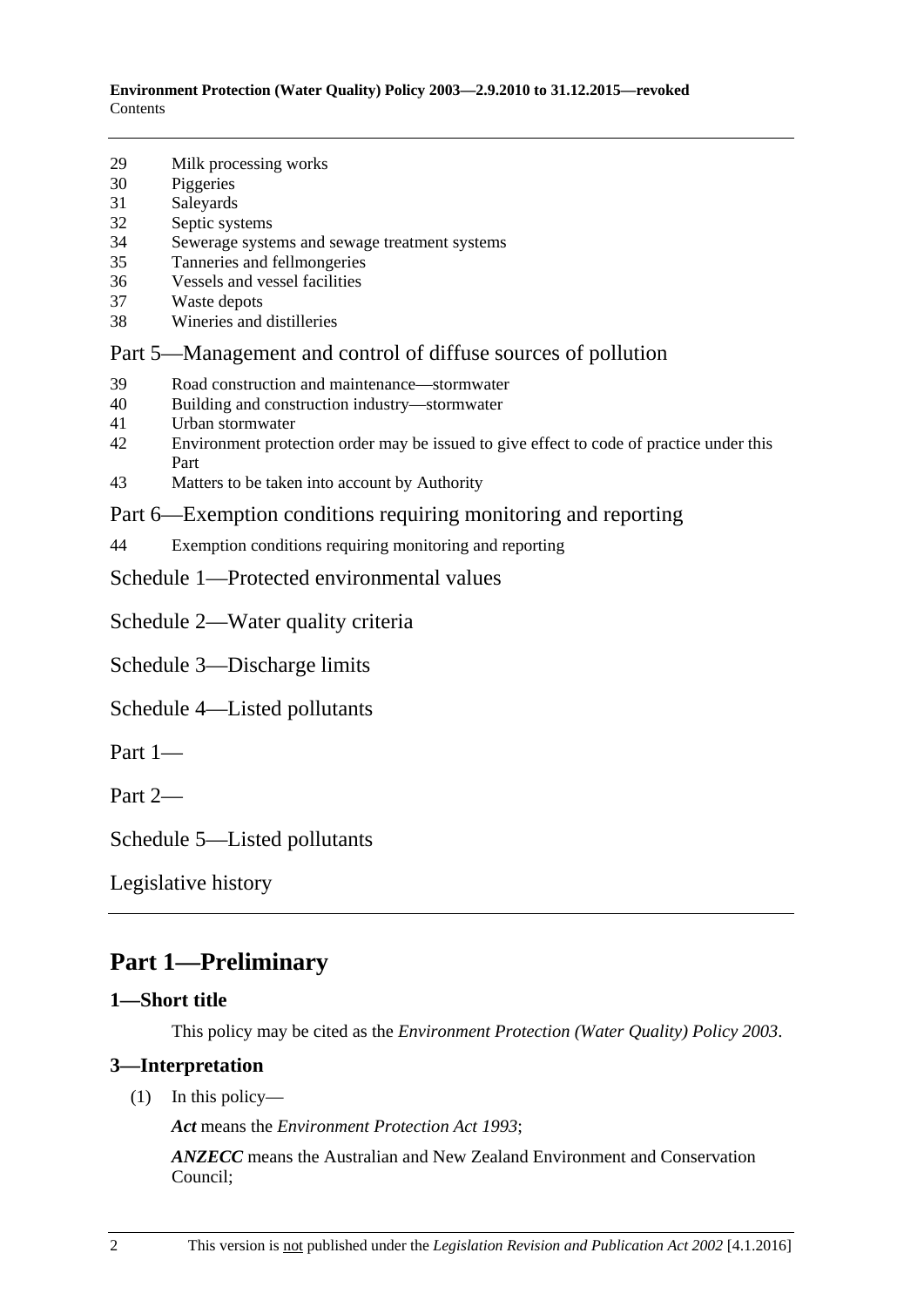*ARMCANZ* means the Agriculture Resource Management Council of Australia and New Zealand;

*clean stormwater* means stormwater that is not contaminated stormwater;

*contaminated stormwater* means stormwater that is contaminated by a pollutant listed in [Schedule 4](#page-33-0) or any material that could be reasonably prevented from entering the pipes, gutters and other channels used to collect and convey the stormwater;

*exemption* means an exemption under Part 6 of the Act;

*pollutant* has the same meaning as in the Act, and includes waste;

*protected environmental value*, in relation to waters or a particular body of water, means such of the following beneficial aspects or uses of water as are designated by this policy (see [clause](#page-6-0) 9) in respect of those waters or that body of water for protection from pollution:

- A Aquatic ecosystem—
	- (i) fresh water;
	- (ii) marine water;
- B Recreational water use and aesthetics—
	- (i) primary contact;
	- (ii) secondary contact;
	- (iii) aesthetics;
- C Potable use;
- D Agricultural/aquaculture use—
	- (i) irrigation;
	- (ii) stock watering;
	- (iii) aquaculture;
- E Industrial use;

*septic system* means a system used on premises for the on-site collection, treatment and disposal of sewage generated at the premises, and includes a septic tank;

*stormwater* means rain or melted precipitation that runs off land or structures on land;

*surface waters* means—

- (a) marine waters; and
- (b) all other waters of the State other than underground water;

*underground water* means water occurring naturally, or stored, below ground level;

*vessel* means a boat, yacht, ship or other vessel capable of floating and being used on water;

*waste* has the same meaning as in the Act, and includes wastewater;

*waste management hierarchy*—see [clause](#page-5-1) 7;

*wastewater* means waste principally consisting of water, and includes wash down water, cooling water, effluent, irrigation runoff and contaminated stormwater;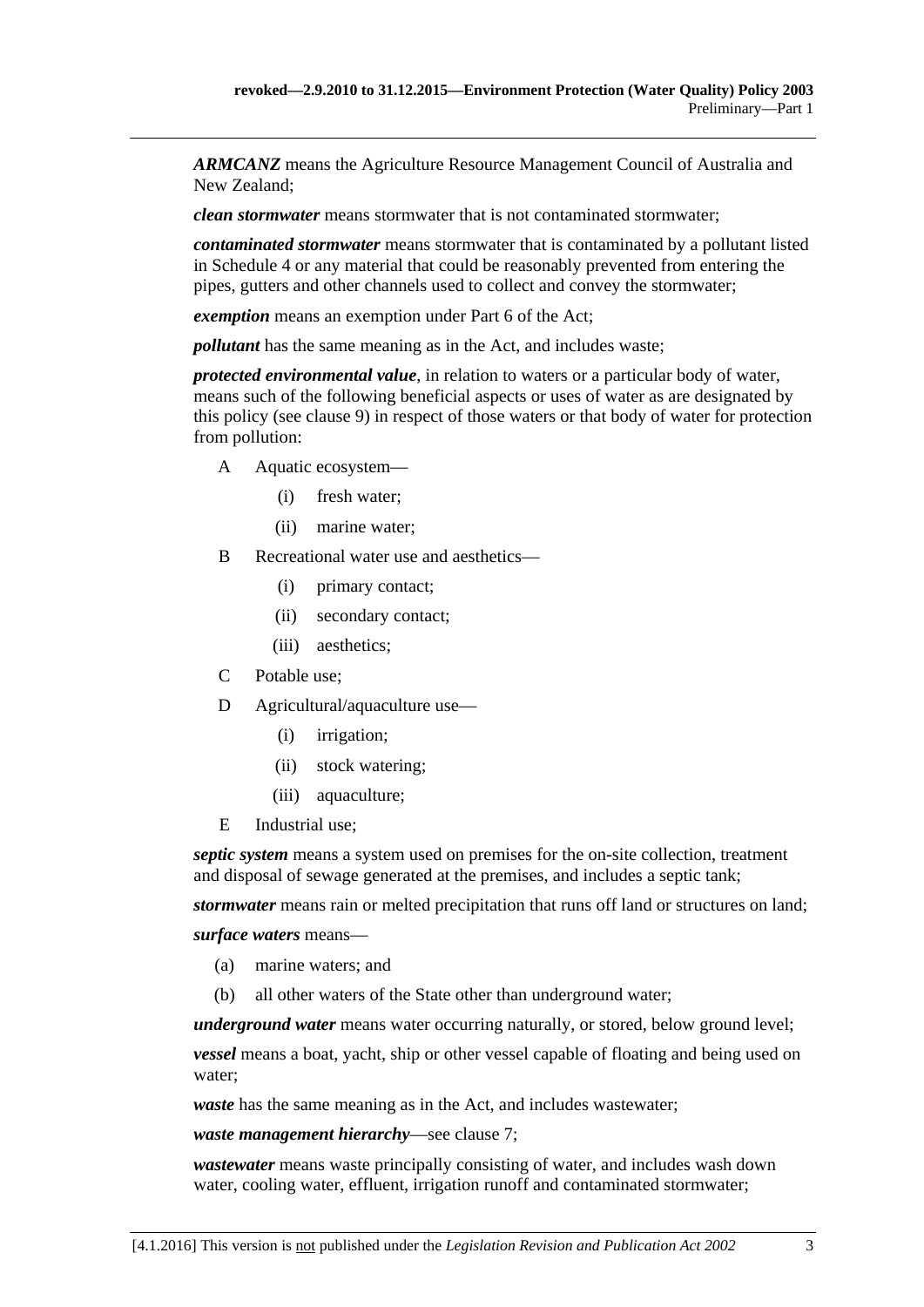*wastewater management system* means a system designed and operated for the purpose of collecting and managing wastewater so as to minimise any adverse impacts of the wastewater on the environment;

*wastewater storage lagoon* means any dam, pond or lagoon constructed and used for the purpose of holding wastewater but does not include a sediment retention basin;

*watercourse* means any of the following (whether or not temporarily dry):

- (a) a river, creek or other natural watercourse (whether modified or not);
- (b) a dam or reservoir that collects water flowing in a watercourse;
- (c) a lake, wetland or other body of water through which water flows;
- (d) the Coorong;
- (e) an artificial channel;
- (f) a public stormwater disposal system;
- (g) part of a watercourse;

*water quality criteria*, in relation to protecting a particular protected environmental value, means the maximum concentrations of certain substances permitted by this policy to be in water, or the minimum or maximum levels permitted for certain characteristics of water;

*water quality objectives*—see [clause](#page-6-1) 10;

*waters* means waters to which this policy applies—see [clause](#page-3-0) 4.

- (2) For the purposes of this policy, a person discharges or deposits waste or a pollutant into waters or onto land if the person causes or allows the waste or pollutant to be discharged or deposited into the waters or onto the land or fails to prevent it from entering the waters or escaping onto the land (including by processes such as seepage or infiltration or carriage by wind, rain, sea spray or stormwater or by the rising of the water table).
- (3) For the purposes of this policy, the discharge or deposit of waste or a pollutant into a watercourse that is temporarily dry will be regarded as the discharge or deposit of the waste or pollutant into waters.
- (4) In this policy, the expression *mandatory provision* followed by a statement as to the category of offence is to be taken to signify that contravention of the provision at the foot of which the expression appears is, for the purposes of Part 5 of the Act, an offence of the category so stated.

**Note—**

Unless the contrary intention appears, terms used in this policy that are defined in the Act have the respective meanings assigned to those terms by the Act.

#### <span id="page-3-0"></span>**4—Application of policy**

- (1) Subject to section 7 of the Act and this clause, this policy applies in relation to all surface waters and underground waters including the water within a public stormwater disposal system or irrigation drainage channel, but excluding—
	- (a) water within the pipes and closed tanks of a water reticulation system; and
	- (b) water within a sewage system or wastewater management system; and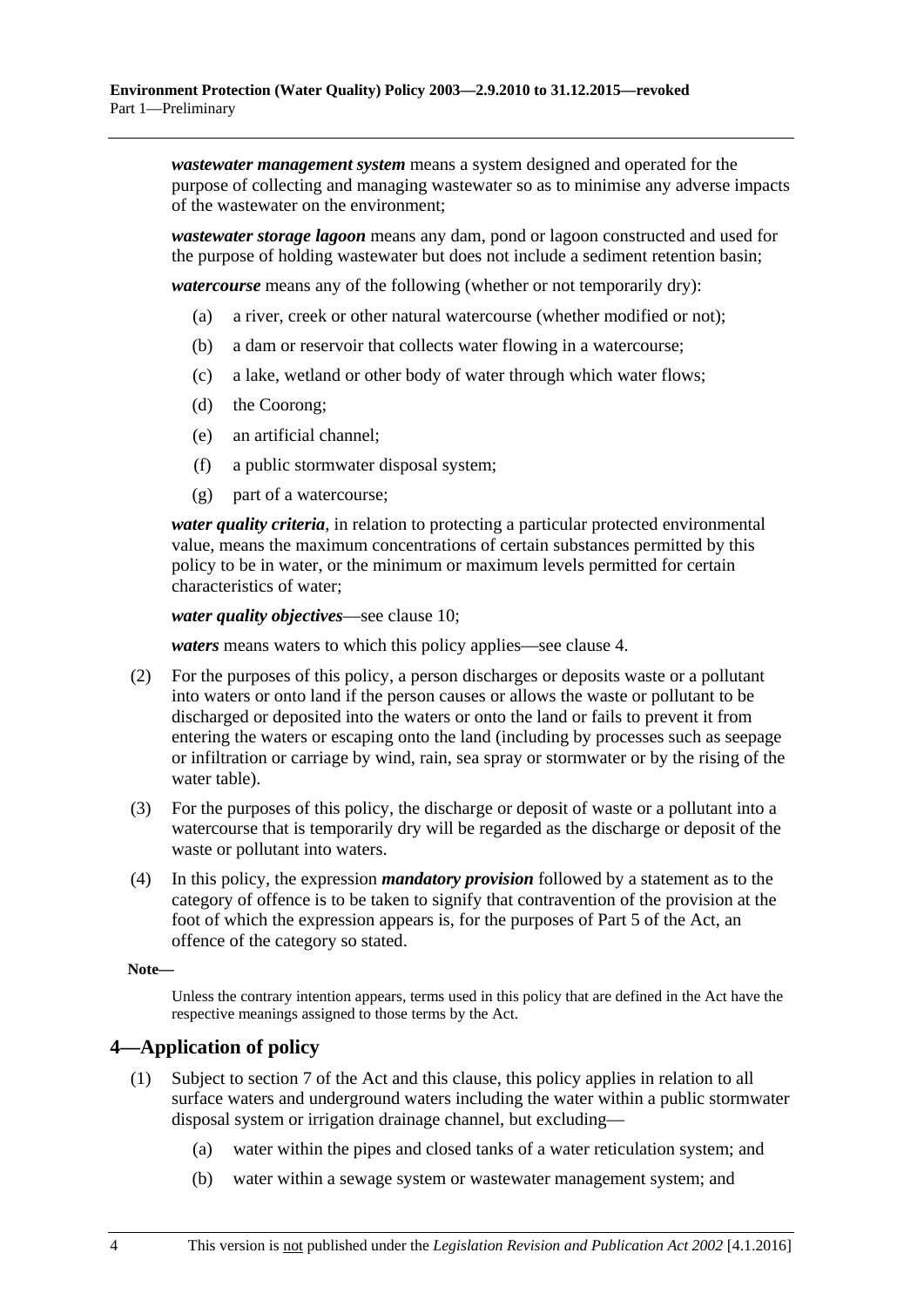- (c) water within a closed tank constructed of or lined with material impervious to water; and
- (d) water within a private or public swimming pool.
- (2) This policy does not apply to the discharge of clean stormwater into any waters.
- (3) Except for [Part 5,](#page-22-1) this policy does not apply to the ultimate discharge of stormwater from a public stormwater disposal system into any waters by a government or public authority responsible for the system.
- (4) Nothing in this policy affects the operation of an environmental authorisation granted under the Act, or any authority or exemption given by or under any other Act or law, and in force immediately before the commencement of this policy.

### <span id="page-4-1"></span><span id="page-4-0"></span>**6—Amendment of policy without following normal procedure (section 32)**

- (1) The following provisions of this policy may be amended by the Minister, by notice in the Gazette, pursuant to section  $32(1)(c)$  of the Act:
	- (a) [Division 2](#page-11-1) of [Part 4;](#page-6-2)
	- (b) [Part 5;](#page-22-1)
	- (c) Table 2 of [Schedule 1;](#page-23-4)
	- (d) [Schedule 2;](#page-25-0)
	- (e) [Schedule 3;](#page-33-1)
	- (f) [Schedule 4;](#page-33-0)
	- (g) [Schedule 5.](#page-34-0)
- (2) The kinds of changes that may be made to a provision by amendment under [subclause](#page-4-1) (1) are as follows:
	- (a) the provision may be substituted wholly or in part;
	- (b) material may be varied or struck out from the provision;
	- (c) material may be inserted into the provision.
- (3) The Authority cannot make a recommendation to the Minister for amendment of any of the provisions referred to in [subclause](#page-4-1) (1) unless—
	- (a) a proposal for the amendment has been developed, taking into account, where relevant, the principles set out in the *Australian and New Zealand Guidelines for Fresh and Marine Water Quality 2000* prepared by ANZECC/ARMCANZ, as in force from time to time, or in any guidelines substituted for those guidelines; and
	- (b) the proposal has been reduced to writing, clearly setting out the purpose and likely impact of and reasons for the proposed amendment; and
	- (c) there have been consultations with relevant organisations and industries and the community likely to be affected by the proposed amendment; and
	- (d) the views expressed by those consulted have been considered by the Authority and communicated to the Minister.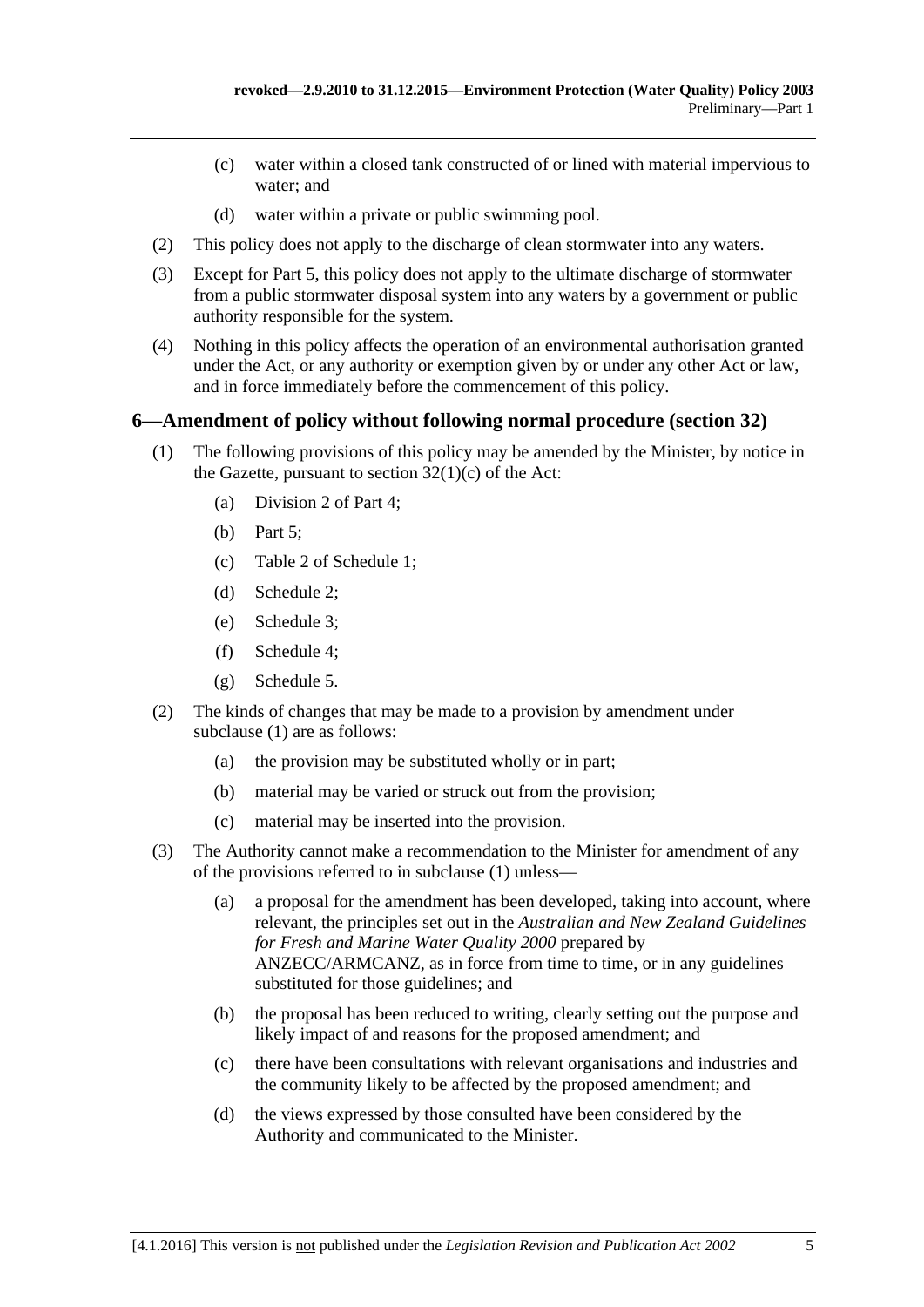# <span id="page-5-0"></span>**Part 2—Objects of policy**

### <span id="page-5-1"></span>**7—Objects**

- (1) The principal object of this policy is to achieve the sustainable management of waters, by protecting or enhancing water quality while allowing economic and social development.
- (2) This policy more particularly seeks to—
	- (a) focus water quality management on achieving water quality objectives that will protect or enhance the water quality values assigned by this policy to the various areas of water; and
	- (b) ensure that pollution from both diffuse and point sources does not prejudice the achievement of those water quality objectives; and
	- (c) ensure that waste management will be based on doing the following, in the following order of priority (the *waste management hierarchy*):
		- (i) avoiding the production of waste;
		- (ii) minimising, as far as reasonably practicable, the production of waste;
		- (iii) reusing waste;
		- (iv) recycling waste;
		- (v) recovering part of waste for re-use;
		- (vi) treating waste to reduce potentially degrading impacts;
		- (vii) disposing of waste in an environmentally sound manner,

to the effect that, first, the production of waste should be avoided and, second, to the extent that avoidance is not reasonably achievable, the production of waste should, as far as reasonably practicable, be minimised, and so on; and

- (d) promote best practice environmental management; and
- (e) promote within the community environmental responsibility and involvement in environmental issues.

# <span id="page-5-2"></span>**Part 3—Water quality objectives**

#### <span id="page-5-3"></span>**8—Designation of protected environmental values [\(Schedule 1\)](#page-23-4)**

- (1) Subject to this clause, the protected environmental values of the waters to which this policy applies are the values designated for those waters (by an "X") in Table 1 of [Schedule 1.](#page-23-4)
- (2) However, the protected environmental values of a particular body of water described or delineated in Table 2 of [Schedule 1](#page-23-4) are the values designated in respect of that body of water in that table.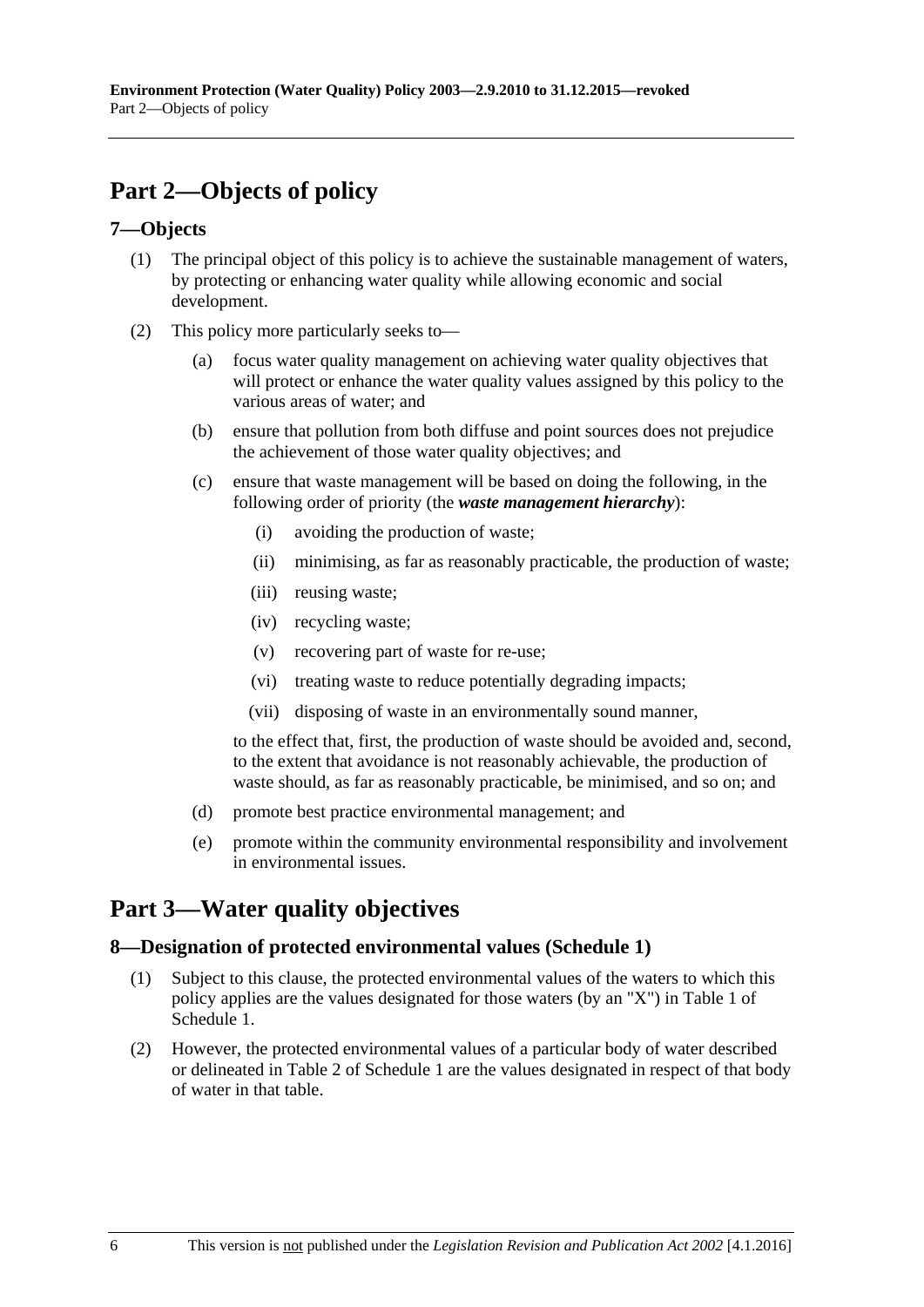#### <span id="page-6-0"></span>**9—Water quality criteria [\(Schedule 2\)](#page-25-0)**

- (1) Subject to this clause, the water quality criteria for waters that have a protected environmental value are the criteria set out in Table 1 of [Schedule 2](#page-25-0) for waters with that value.
- (2) However, the water quality criteria for a particular body of water described or delineated in Table 2 of [Schedule 2](#page-25-0) are the criteria designated in respect of that body of water in that table.

### <span id="page-6-1"></span>**10—Water quality objectives**

The water quality objectives for any particular waters will be achieved if the provisions of this policy relating to the water quality criteria applicable to those waters are complied with, so that the protected environmental values of those waters are safeguarded.

# <span id="page-6-2"></span>**Part 4—Management and control of point source pollution**

### <span id="page-6-3"></span>**Division 1—General obligations**

#### <span id="page-6-6"></span><span id="page-6-4"></span>**11—General obligation to avoid discharge etc into waters**

- (1) A person who is undertaking an activity, or is an occupier of land, must take all reasonable and practicable measures (not being measures that themselves cause environmental harm) to avoid the discharge or deposit of waste from that activity or land—
	- (a) into any waters; or
	- (b) onto land in a place from which it is reasonably likely to enter any waters (including by processes such as seepage or infiltration or carriage by wind, rain, sea spray, or stormwater or by the rising of the water table),

<span id="page-6-7"></span>and, in taking those measures, must apply the waste management hierarchy.

- <span id="page-6-8"></span>(2) If, after having complied with [subclause](#page-6-6) (1), some waste is to be discharged or deposited, and may lawfully be discharged or deposited, by a person into waters or onto land referred to in [subclause](#page-6-7) (1)(b), the person must take all reasonable and practicable measures to prevent or minimise any resulting environmental harm to waters.
- (3) [Subclause](#page-6-8) (2) does not derogate from any other provision of this policy.

#### <span id="page-6-5"></span>**12—Obligation not to cause certain environmental harm**

A person must not, by discharging or depositing a pollutant into any waters, cause any of the following:

- (a) loss of seagrass or other native aquatic vegetation; or
- (b) a reduction in numbers of any native species of aquatic animal or insect; or
- (c) an increase in numbers of any non-native species of aquatic animal or insect; or
- (d) a reduction in numbers of aquatic organisms necessary to a healthy aquatic ecosystem; or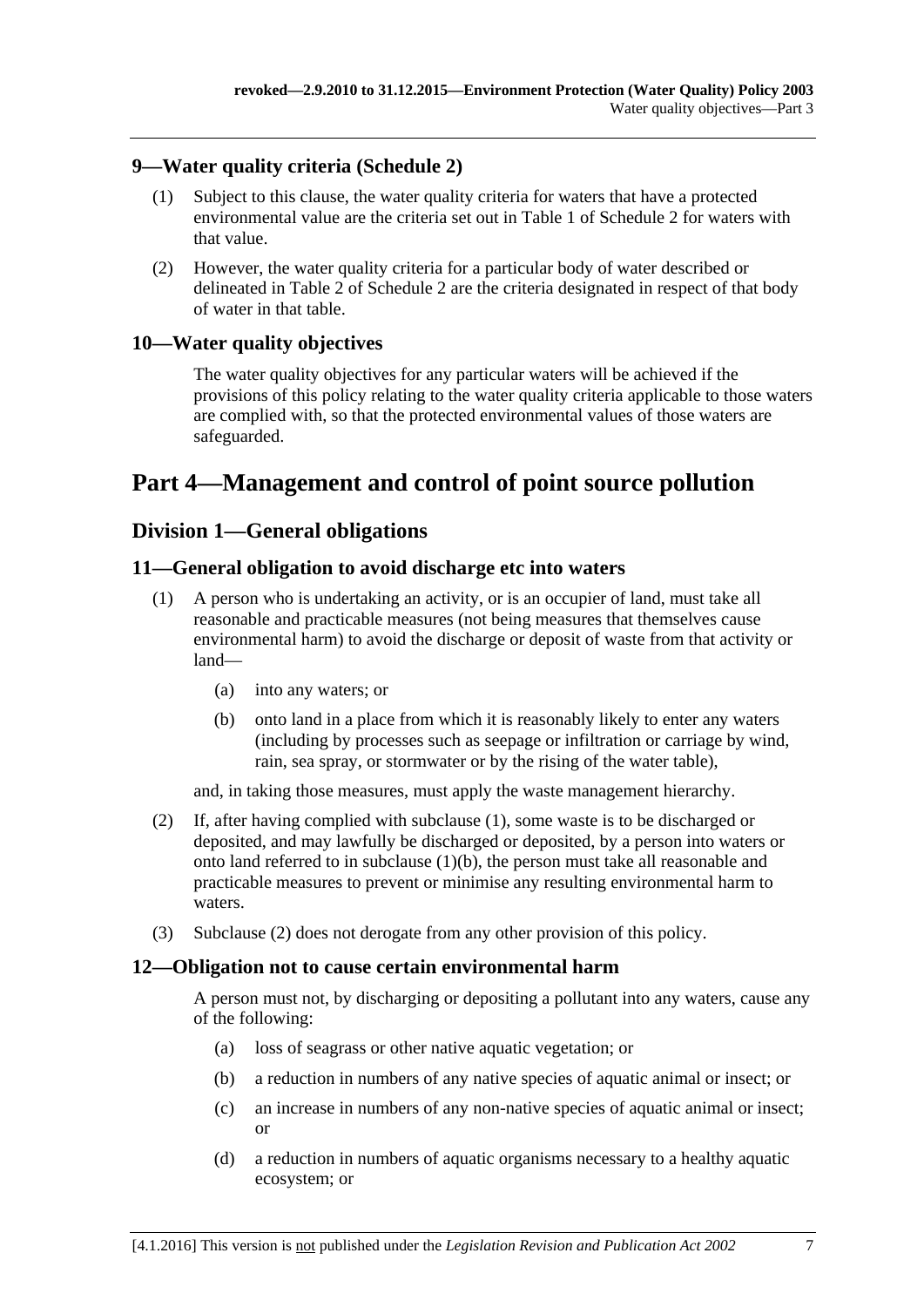- <span id="page-7-5"></span><span id="page-7-4"></span>(e) an increase in algal or aquatic plant growth; or
- (f) the water to become toxic to vegetation on land; or
- (g) the water to become harmful or offensive to humans, livestock or native animals; or
- (h) an increase in turbidity or sediment levels.

#### <span id="page-7-0"></span>**13—Obligation not to contravene water quality criteria [\(Schedule 2\)](#page-25-0)**

- (1) A person must not, by discharging or depositing a pollutant into any waters, cause any of the water quality criteria applicable (see [Schedule 2\)](#page-25-0) to those waters—
	- (a) to be exceeded or, if already exceeded (whether through natural causes, the discharge or deposit of a pollutant or a combination of both), further exceeded; or
	- (b) in the case of a minimum level specified in [Schedule 2](#page-25-0) in relation to a characteristic of water—to be decreased or, if already decreased (whether through natural causes, the discharge or deposit of a pollutant or a combination of both), further decreased.

Mandatory provision: Category B offence.

(2) In this clause—

*exceeded* or *decreased* means exceeded or decreased as measured by a method approved by the Authority.

(3) To avoid doubt, if zero constitutes a water quality criterion in [Schedule 2](#page-25-0) for a particular pollutant, the pollutant must not be detectable in the relevant waters when measured by a method approved by the Authority.

#### <span id="page-7-3"></span><span id="page-7-1"></span>**14—Exemption from water quality criteria in surface waters—mixing zones**

- (1) The Authority may only grant a person an exemption from [clause](#page-7-0) 13 in respect of the discharge of waste into surface waters if the person satisfies the Authority that measures can be taken in accordance with [subclause](#page-7-2) (2) to establish an area in the waters where the waste is discharged and mixed with the waters (a *mixing zone*).
- <span id="page-7-2"></span>(2) The following requirements apply in relation to a mixing zone:
	- (a) the establishment of the zone must not—
		- (i) pose a significant risk to aquaculture areas, potable water intakes or supplies or marine parks or other areas of water with a high conservation value; or
		- (ii) be inconsistent with a plan adopted under Part 7 of the *[Water](http://www.legislation.sa.gov.au/index.aspx?action=legref&type=act&legtitle=Water%20Resources%20Act%201997)  [Resources Act](http://www.legislation.sa.gov.au/index.aspx?action=legref&type=act&legtitle=Water%20Resources%20Act%201997) 1997*;
	- (b) the zone must not be situated within waters that—
		- (i) are regularly used to a significant extent for primary contact recreation; or
		- (ii) have significant value as a spawning or nursery area for aquatic organisms;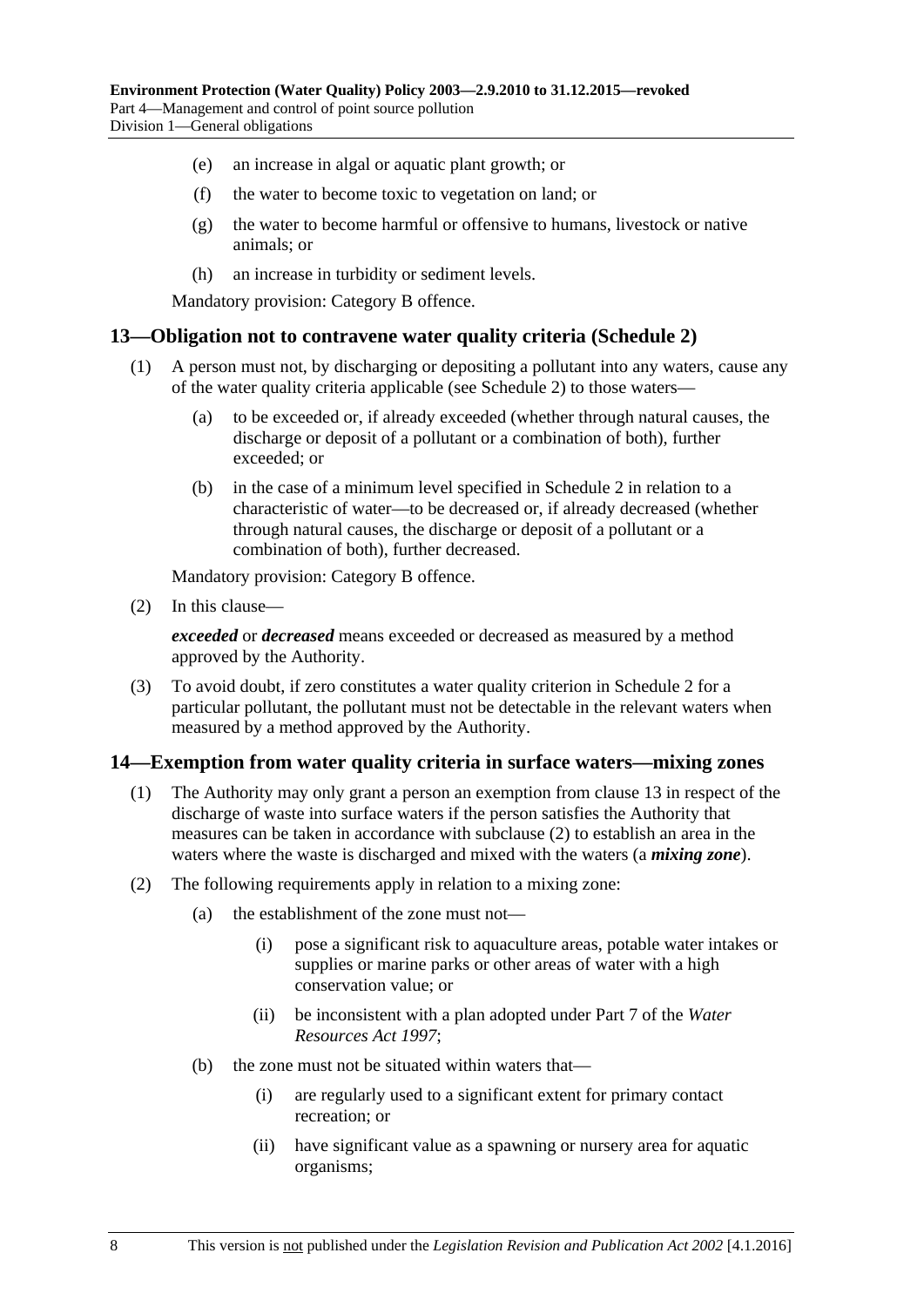- (c) in the case of marine waters (other than estuarine waters), the zone must—
	- (i) have a radius not exceeding 100 metres; and
	- (ii) not be within 200 metres of the mean low water mark of the coast at spring tides;
- (d) in the case of other surface waters, the zone must have a radius not exceeding 20 metres;
- (e) the zone's operation must—
	- (i) be sustainable; and
	- (ii) prevent or minimise the presence in or about the waters of objectionable matter or odours, or discolouration, as a result of the discharge; and
	- (iii) not prejudice the water quality objectives for the waters outside the zone.
- (3) If the Authority grants a person an exemption referred to in [subclause](#page-7-3) (1), the Authority must, in addition to any other conditions that may be imposed, impose conditions of the exemption requiring the person to take the measures referred to in this clause.

#### <span id="page-8-0"></span>**15—Exemption from water quality criteria in underground water—attenuation zones**

- <span id="page-8-2"></span>(1) The Authority may only grant a person an exemption from [clause](#page-7-0) 13 in respect of the discharge of waste into underground waters if the person satisfies the Authority that measures can be taken in accordance with [subclause](#page-8-1) (2) to establish an area in the waters where the waste is discharged and the concentration of pollutants is reduced by physico-chemical and microbiological processes (an *attenuation zone*).
- <span id="page-8-1"></span>(2) The following requirements apply in relation to an attenuation zone:
	- (a) the zone must not be situated wholly or partly within a water protection area within the meaning of Part 8 of the Act;
	- (b) the zone must not extend beyond the boundaries of the land on which the waste is generated except with the consent of the landowners affected;
	- (c) the aquifer must not have high permeability properties (eg. Karst rock or fractured rock aquifers);
	- (d) the zone's operation must—
		- (i) be sustainable; and
		- (ii) not prejudice the water quality objectives for the waters outside the zone.
- (3) If the Authority grants a person an exemption referred to in [subclause](#page-8-2) (1), the Authority must, in addition to any other conditions that may be imposed, impose conditions of the exemption requiring the person—
	- (a) to take the measures referred to in this clause; and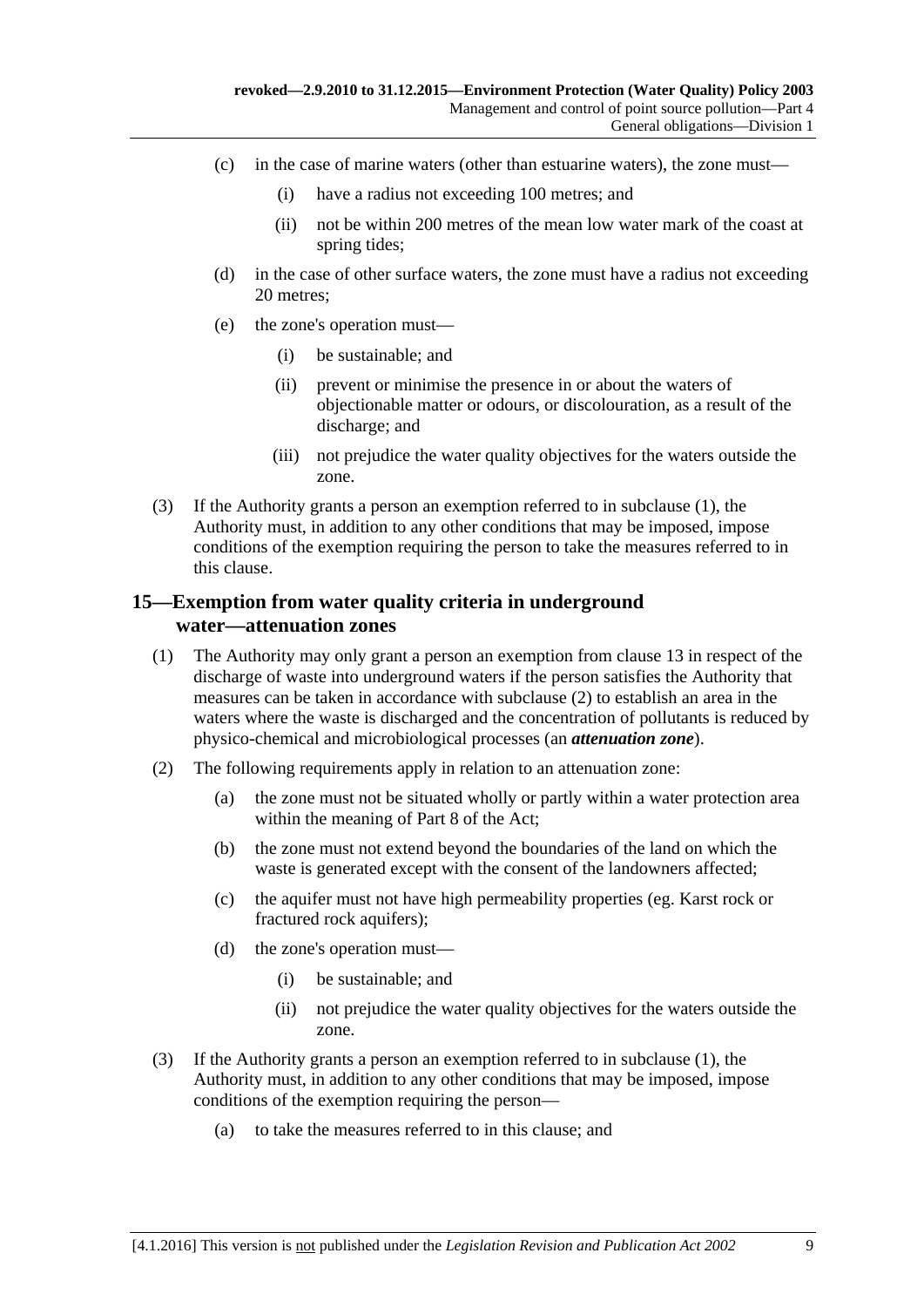(b) to take action in accordance with a contingency plan approved by the Authority if pollution from within the attenuation zone is detected outside the zone.

#### <span id="page-9-3"></span><span id="page-9-0"></span>**16—Obligation not to exceed discharge limits fixed by policy [\(Schedule 3\)](#page-33-1)**

(1) A person must not, in the course of undertaking an activity described in [Schedule 3,](#page-33-1) discharge a pollutant listed in the Schedule into any waters, or a particular body of water described or delineated in the Schedule, at a rate or concentration level that exceeds the rate or concentration level specified by the Schedule in respect of that pollutant.

Mandatory provision: Category B offence.

- (2) The Authority must not grant an exemption from [subclause](#page-9-3) (1) if of the opinion that to do so would—
	- (a) prejudice the water quality objectives for waters inside or outside the area of water to which the proposed exemption would apply; or
	- (b) be inconsistent with a plan adopted under Part 7 of the *[Water Resources](http://www.legislation.sa.gov.au/index.aspx?action=legref&type=act&legtitle=Water%20Resources%20Act%201997)  Act [1997](http://www.legislation.sa.gov.au/index.aspx?action=legref&type=act&legtitle=Water%20Resources%20Act%201997)*.

#### <span id="page-9-1"></span>**17—Obligation not to discharge or deposit listed pollutants into waters or onto certain land [\(Schedule 4\)](#page-33-0)**

- <span id="page-9-4"></span>(1) A person must not discharge or deposit a pollutant listed in Part 1 of [Schedule 4—](#page-33-0)
	- (a) into any waters; or
	- (b) onto land in a place from which it is reasonably likely to enter any waters (including by processes such as seepage or infiltration or carriage by wind, rain, sea spray or stormwater or by the rising of the water table).

Mandatory provision: Category B offence.

- (2) [Subclause](#page-9-4) (1) does not apply in relation to the lawful use of a pesticide or herbicide if the pesticide or herbicide is manufactured for use in relation to waters and is used at a concentration not exceeding a maximum concentration specified by the manufacturer or by law.
- (3) A person must not discharge or deposit a pollutant listed in Part 2 of [Schedule 4](#page-33-0) into any waters.

Mandatory provision: Category B offence.

#### <span id="page-9-2"></span>**18—Wastewater storage lagoons**

- (1) In determining matters required to be determined by the Authority under Part 6 of the Act in relation to an environmental authorisation or an application for an environmental authorisation that involves the construction of a wastewater storage lagoon or an application for a development authorisation referred to the Authority under the *[Development Act](http://www.legislation.sa.gov.au/index.aspx?action=legref&type=act&legtitle=Development%20Act%201993) 1993* that involves the construction of a wastewater storage lagoon, the Authority must take into account the principle that the construction of wastewater storage lagoons should be avoided in the following locations:
	- (a) within the flood plain known as the "1956 River Murray Flood Plain" or any flood plain that is subject to flooding that occurs, on average, more often than once in every 100 years;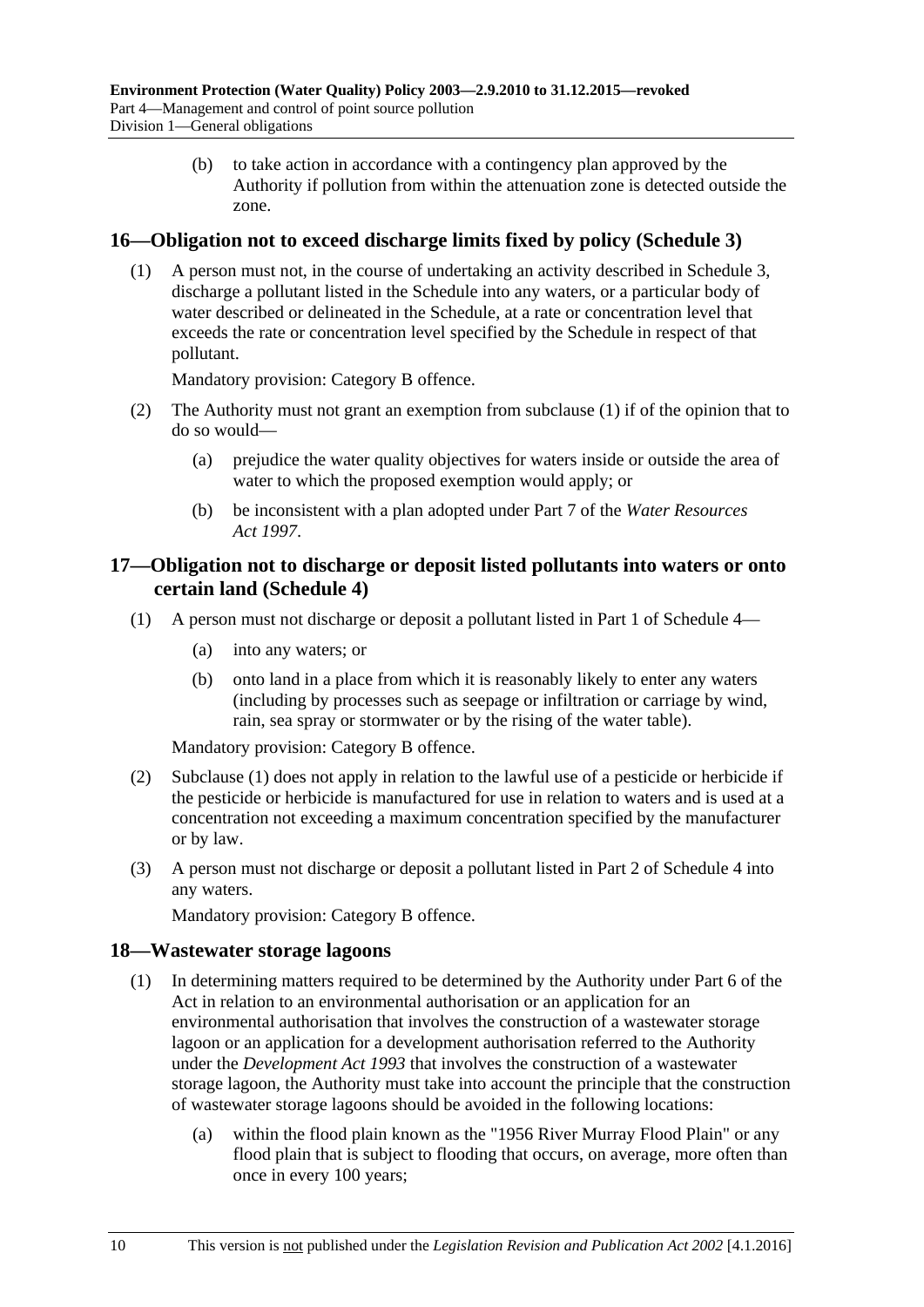- (b) within a water protection area within the meaning of Part 8 of the Act;
- (c) within 20 metres of a public road or road reserve;
- (d) within 50 metres of a bank of a watercourse;
- (e) within 200 metres of a residence built on land that is owned by some other person;
- (f) within 500 metres of the high water mark;
- (g) within an area where the base of the lagoon would be below any seasonal water table.
- (2) A person must not store a pollutant listed in [Schedule 5](#page-34-0) in a wastewater storage lagoon located in—
	- (a) the flood plain known as the "1956 River Murray Flood Plain"; or
	- (b) a water protection area within the meaning of Part 8 of the Act.

- <span id="page-10-1"></span><span id="page-10-0"></span>(3) A person who constructs a wastewater storage lagoon must comply with the following provisions:
	- (a) the lagoon must be constructed so that polluted water in the lagoon cannot intercept with any underlying seasonal water table;
	- (b) in the case of a lagoon that is to be used for storage of wastewater that contains a pollutant listed in [Schedule 5,](#page-34-0) the lagoon must—
		- (i) be constructed of or lined with an impervious material; or
		- (ii) be equipped with leak collection facilities that collect all leakages and return them to the lagoon or dispose of them in some other lawful manner;
	- (c) in the case of a lagoon other than one to which [paragraph](#page-10-0) (b) applies, the lagoon must be constructed of or lined with a barrier that minimises, as far as practicable, leakage from the lagoon;
	- (d) a sufficient number of monitoring bores must be installed and properly placed so that the presence of any leakage can be readily ascertained;
	- (e) the lagoon must be constructed so as not to be liable to inundation or damage from flood waters;
	- (f) if there is any potential for the wastewater in the lagoon being a risk to the health of any animals, sufficient barriers to access to the lagoon by those animals must be installed.

Mandatory provision: Category B offence.

(4) A person who discharges wastewater into a lagoon to which [subclause](#page-10-1) (3) applies must ensure that the lagoon is maintained in a condition that ensures ongoing compliance with the provisions set out in that subclause.

Mandatory provision: Category B offence.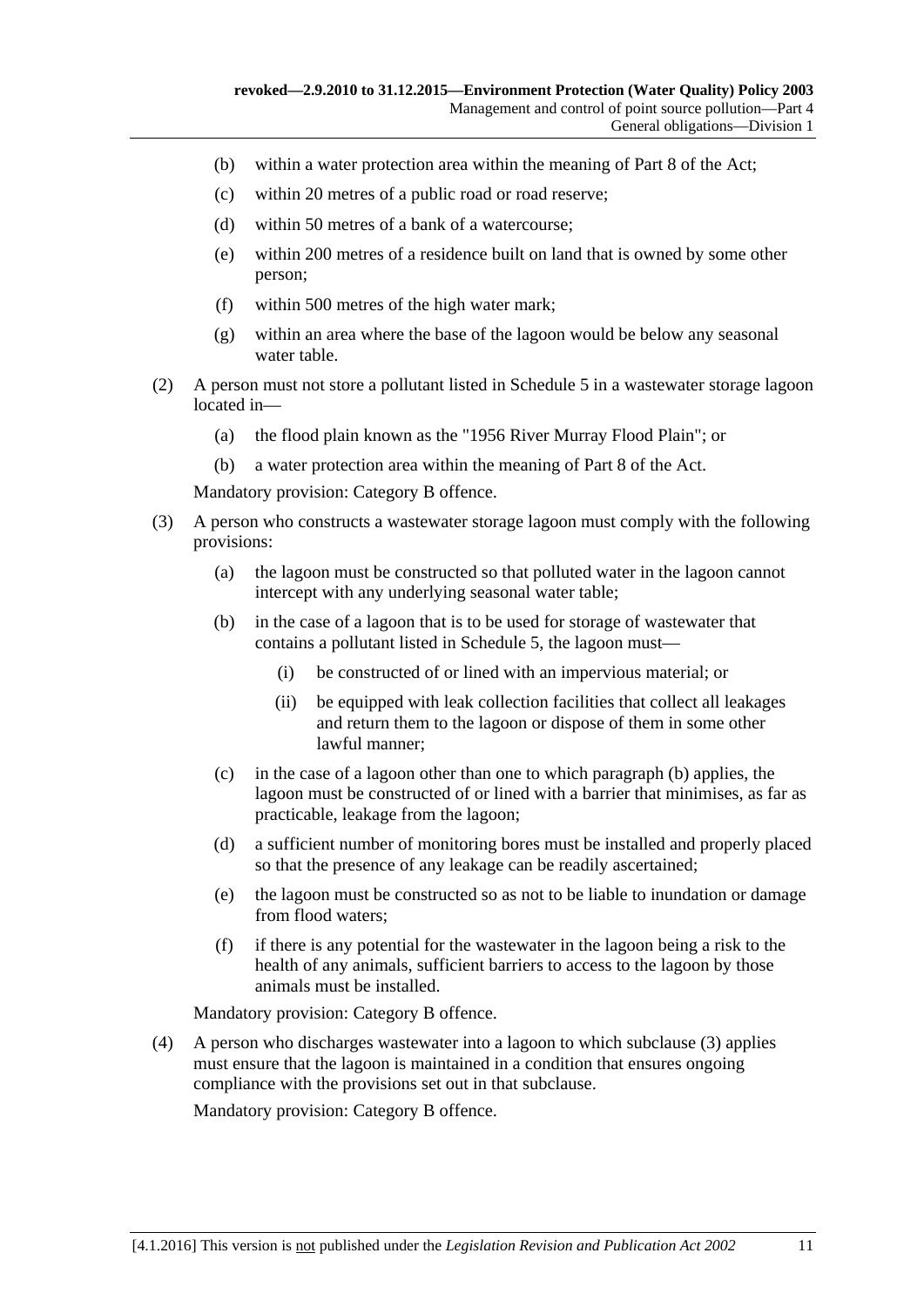(5) A person who discharges wastewater into a wastewater storage lagoon must not allow the water in the lagoon to reach a level that is less than 600 millimetres from the level of the maximum carrying capacity of the lagoon.

Mandatory provision: Category B offence.

#### <span id="page-11-0"></span>**19—Obligation not to discharge listed pollutants or waste into bores, mine shafts etc [\(Schedule](#page-33-0) 4)**

A person must not, after the first year of the operation of this policy, discharge or deposit a pollutant listed in [Schedule 4](#page-33-0) or any waste into a bore, mine shaft, quarry, well, infiltration basin or other similar structure or a naturally occurring sinkhole.

Mandatory provision: Category B offence.

### <span id="page-11-1"></span>**Division 2—Additional obligations relating to particular activities**

#### <span id="page-11-2"></span>**20—Application of Division**

Obligations imposed by this Division are in addition to and do not derogate from obligations imposed by the other provisions of this policy.

#### <span id="page-11-3"></span>**21—Abattoirs, slaughter houses and poultry processors**

- (1) An operator of an abattoir, slaughter house or poultry processing works must ensure that—
	- (a) the premises incorporate a wastewater management system; and
	- (b) the system is effectively operating in respect of any wastewater generated at the premises while the premises are being used as an abattoir, slaughter house or poultry processing works; and
	- (c) waste generated at the premises is not discharged—
		- (i) into any waters; or
		- (ii) onto land in a place from which it is reasonably likely to enter any waters (including by processes such as seepage or infiltration or carriage by wind, rain, sea spray or stormwater or by the rising of the water table).

Mandatory provision: Category B offence.

(2) This clause will not apply until the expiry of the first year of the operation of this policy in relation to premises that were, immediately before the commencement of this policy, an abattoir, a slaughter house or a poultry processing works.

#### <span id="page-11-4"></span>**22—Antifoulants**

(1) In this clause—

*antifoulant* means any chemical substance designed for application to water submerged surfaces to inhibit the growth of plants, animals or other organisms on those surfaces.

<span id="page-11-5"></span>(2) If a person uses an antifoulant, the code titled *Code of Practice for Antifouling and In-water Hull Cleaning and Maintenance 1997* prepared by ANZECC applies.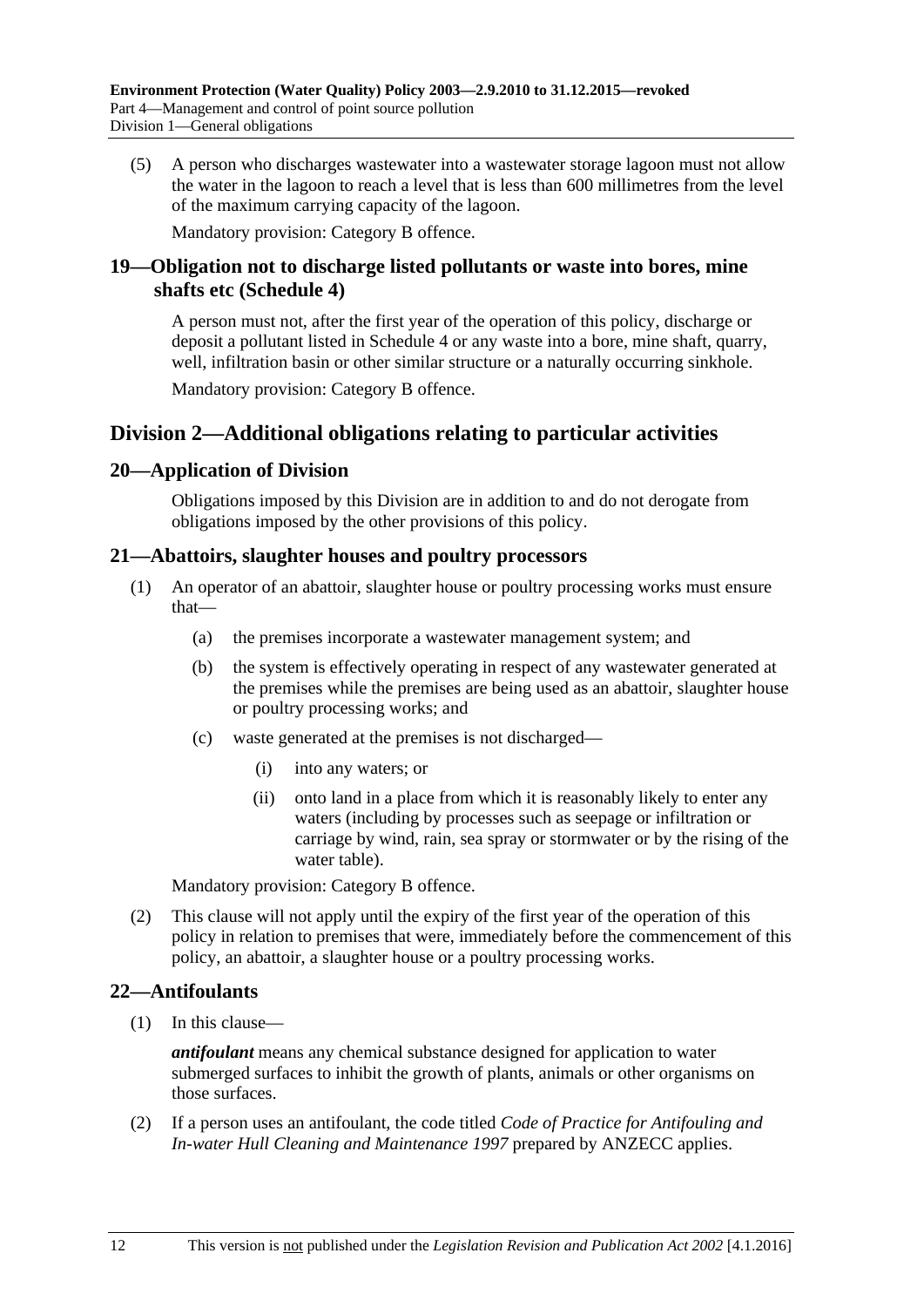- (3) The Authority or another administering agency may issue an environment protection order to a person who uses an antifoulant to give effect to the code referred to in [subclause](#page-11-5) (2).
- (4) A person must, in using an antifoulant, or removing an antifoulant from any surface, comply with the following provisions:
	- (a) the only antifoulant containing tributyltin that may be used is one where the release rate of tributyltin from the antifoulant is less than 5 micrograms per square centimetre per day (as determined in accordance with a method approved by the Authority);
	- (b) an antifoulant containing tributyltin must not be used on a vessel that is less than 25 metres in length unless the hull of the vessel is made of aluminium;
	- (c) the cleaning of the hull of a vessel or the surface of any structure that has been coated with an antifoulant, or of any equipment contaminated with antifoulant, may only be carried out—
		- (i) in dry dock; or
		- (ii) above the high water mark of any waters; or
		- (iii) below the high water mark of any waters while the tide is out to such an extent that there is no tidal water coming into contact with the vessel, structure or equipment;
	- (d) antifoulant residues—
		- (i) must not enter any waters; and
		- (ii) must not come into contact with any land that is below the high water mark of any waters; and
		- (iii) must be collected and disposed of at a waste depot that is authorised under the Act to receive such waste.

#### <span id="page-12-0"></span>**22A—Aquifer water storage and recovery schemes**

(1) In this clause—

*aquifer water storage and recovery scheme* means a scheme involving the injection of stormwater into an aquifer for the purpose of storage and subsequent recovery.

- <span id="page-12-2"></span>(2) If a person operates an aquifer water storage and recovery scheme, the code titled *Code of Practice for Aquifer Storage and Recovery 2004* prepared by the Authority applies.
- (3) The Authority may issue an environment protection order to a person who operates an aquifer water storage and recovery scheme to give effect to the code referred to in [subclause](#page-12-2) (2).

### <span id="page-12-1"></span>**23—Cattle feedlots**

(1) In this clause—

*cattle feedlot* means a confined yard or area in which cattle are held and are fed principally by mechanical means or by hand.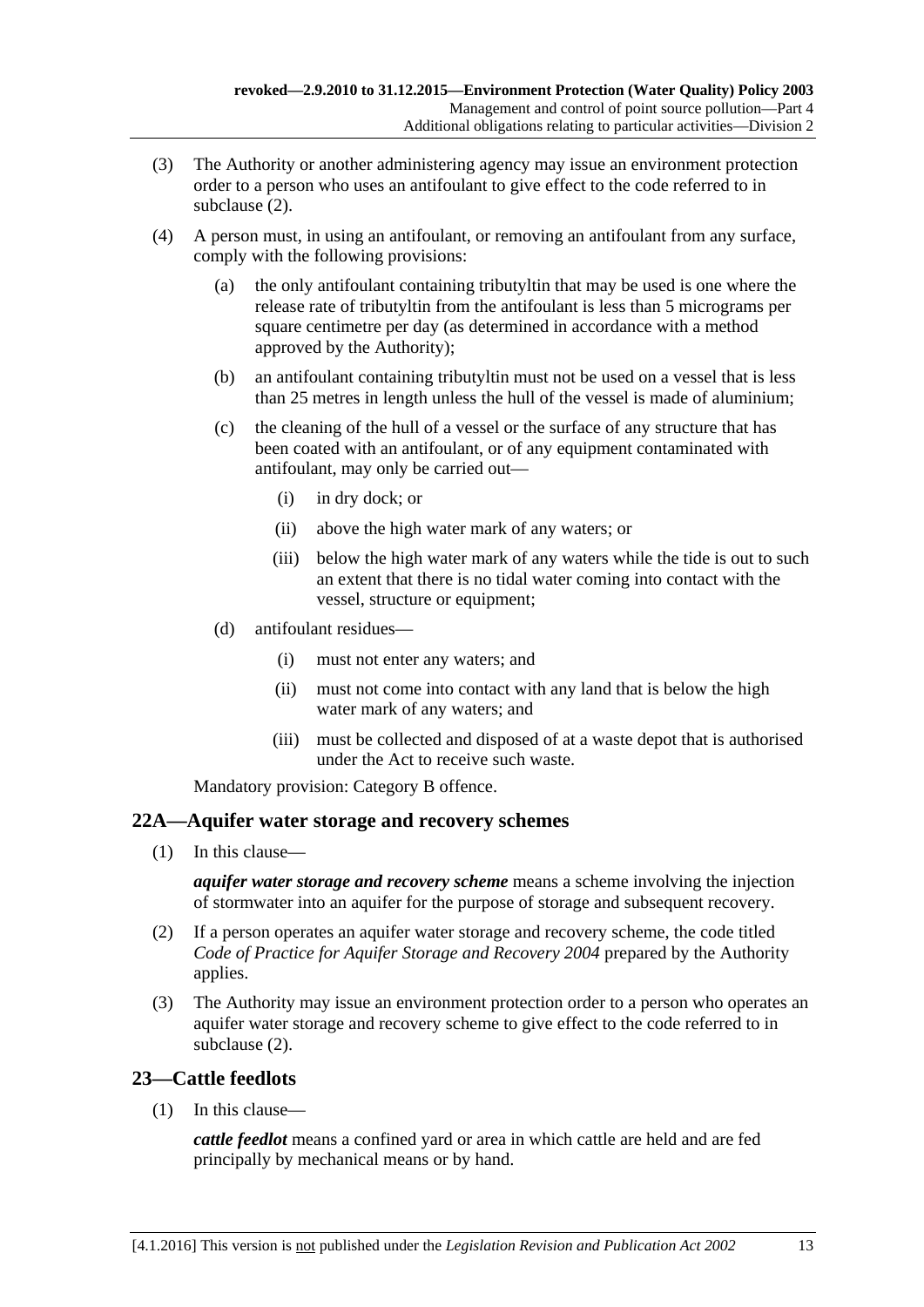- <span id="page-13-2"></span>(2) An operator of a cattle feedlot must ensure that—
	- (a) the premises incorporate a wastewater management system; and
	- (b) the system is effectively operating in respect of any wastewater generated at the premises while the premises are being used as a cattle feedlot; and
	- (c) waste generated at the premises is not discharged—
		- (i) into any waters; or
		- (ii) onto land in a place from which it is reasonably likely to enter any waters (including by processes such as seepage or infiltration or carriage by wind, rain, sea spray or stormwater or by the rising of the water table).

- (3) [Subclause](#page-13-2) (2) will not apply until the expiry of the first year of the operation of this policy in relation to premises that were, immediately before the commencement of this policy, a cattle feedlot.
- (4) The Authority must, in determining any matters under Part 6 of the Act in relation to a cattle feedlot, take into account the *Guidelines for Establishment and Operation of Cattle Feedlots in South Australia 1994* prepared by the Authority and Primary Industries SA.

#### <span id="page-13-0"></span>**24—Composting works**

(1) In this clause—

*composting works* means works for the production of mushroom or other compost.

- (2) An operator of composting works must ensure that—
	- (a) the premises incorporate a wastewater management system; and
	- (b) the system is effectively operating in respect of any wastewater generated at the premises while the premises are being used as composting works; and
	- (c) waste generated at the premises is not discharged—
		- (i) into any waters; or
		- (ii) onto land in a place from which it is reasonably likely to enter any waters (including by processes such as seepage or infiltration or carriage by wind, rain, sea spray or stormwater or by the rising of the water table).

Mandatory provision: Category B offence.

(3) This clause will not apply until the expiry of the first year of the operation of this policy in relation to premises that were, immediately before the commencement of this policy, composting works.

#### <span id="page-13-1"></span>**25—Concrete batching works**

(1) In this clause—

*concrete batching works* means works for the production of concrete or concrete products by the mixing of cement, sand, rock, aggregate or other similar materials.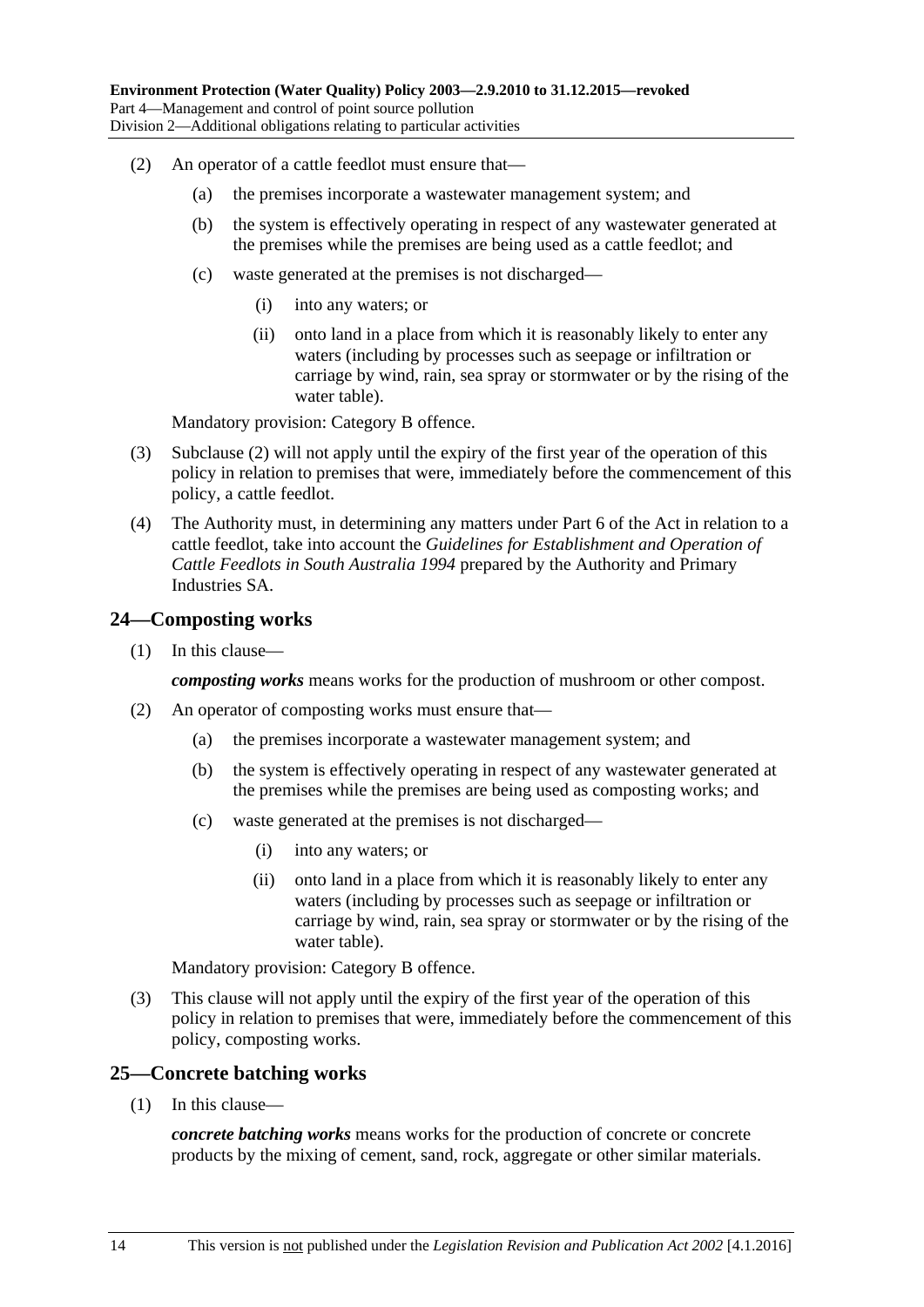- (2) An operator of concrete batching works must ensure that—
	- (a) the premises incorporate a wastewater management system; and
	- (b) the system is effectively operating in respect of any wastewater generated at the premises while the premises are being used as concrete batching works; and
	- (c) waste generated at the premises is not discharged—
		- (i) into any waters; or
		- (ii) onto land in a place from which it is reasonably likely to enter any waters (including by processes such as seepage or infiltration or carriage by wind, rain, sea spray or stormwater or by the rising of the water table).

(3) This clause will not apply until the expiry of the first year of the operation of this policy in relation to premises that were, immediately before the commencement of this policy, used for the purposes of concrete batching works.

#### <span id="page-14-0"></span>**26—Extractive industries**

(1) In this clause—

*extractive industry* means operations involving extraction, or extraction and processing (by crushing, grinding, milling or separating into different sizes by sieving, air elutriation or in any other manner), of sand, gravel, stone, shell, shale, clay or soil, but does not include the removal of sand for the purposes of beach replenishment, or dredging.

(2) An operator of an extractive industry must ensure that stormwater that has been contaminated by extracted material on the premises has had as much material removed from it as is reasonably practicable before it is discharged into any waters.

Mandatory provision: Category B offence.

(3) This clause will not apply until the expiry of the first year of the operation of this policy in relation to premises that were, immediately before the commencement of this policy, used for the purposes of an extractive industry.

#### <span id="page-14-1"></span>**27—Fish processing works**

(1) In this clause—

*fish processing works* means premises used for the purposes of scaling, gilling, gutting, filleting, freezing, chilling, packing or otherwise processing fish for sale, but excluding the processing of fish only in the course of a business of selling fish by retail;

*premises* includes a vessel.

- (2) An operator of a fish processing works must ensure that—
	- (a) the premises incorporate a wastewater management system; and
	- (b) the system is effectively operating in respect of any wastewater generated at the premises while the premises are being used as a fish processing works; and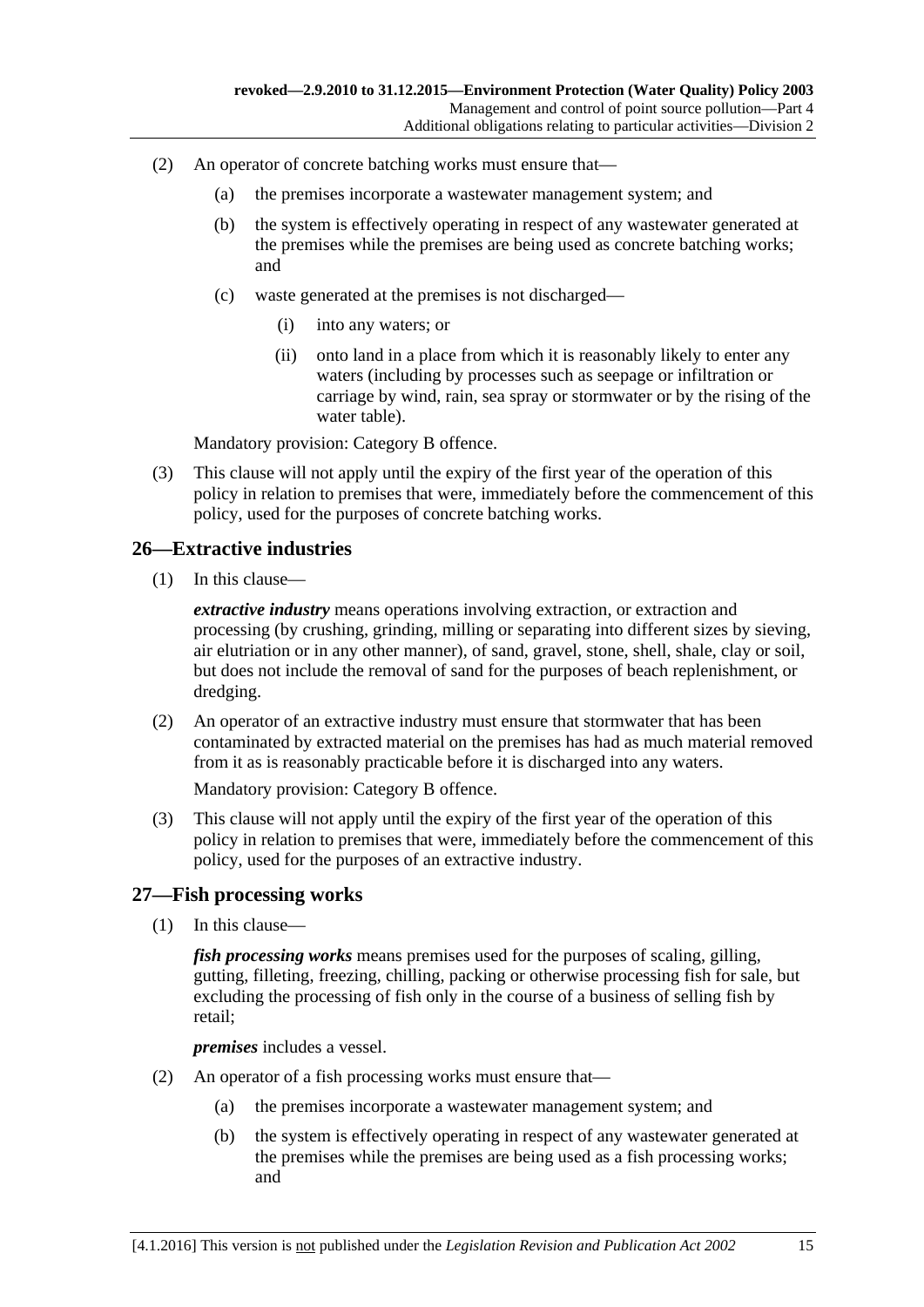- (c) waste generated at the premises is not discharged—
	- (i) into any waters; or
	- (ii) onto land in a place from which it is reasonably likely to enter any waters (including by processes such as seepage or infiltration or carriage by wind, rain, sea spray or stormwater or by the rising of the water table).

(3) This clause will not apply until the expiry of the first year of the operation of this policy in relation to premises that were, immediately before the commencement of this policy, a fish processing works.

#### <span id="page-15-0"></span>**28—Milking sheds**

(1) In this clause—

*milking shed* means any structure, whether roofed or not, at which operations for the milking of animals are carried on, including any associated yard areas in which animals are confined prior to or following milking.

- (2) An operator of a milking shed must ensure that—
	- (a) the premises incorporate a wastewater management system; and
	- (b) the system is effectively operating in respect of any wastewater generated at the premises while the premises are being used as a milking shed; and
	- (c) waste generated at the premises is not discharged—
		- (i) into any waters; or
		- (ii) onto land in a place from which it is reasonably likely to enter any waters (including by processes such as seepage or infiltration or carriage by wind, rain, sea spray or stormwater or by the rising of the water table).

Mandatory provision: Category B offence.

- <span id="page-15-2"></span>(3) If a person operates a milking shed, the code titled *Code of Practice for Milking Shed Effluent 2003* prepared by the Authority applies.
- (4) The Authority or another administering agency may issue an environment protection order to a person who operates a milking shed to give effect to the code referred to in [subclause](#page-15-2) (3).

#### <span id="page-15-1"></span>**29—Milk processing works**

(1) In this clause—

*milk processing works* means premises used for the purposes of separating, evaporating or otherwise processing milk for the manufacture of evaporated or condensed milk, cheese, butter, ice cream or other similar dairy products.

- (2) An operator of milk processing works must ensure that—
	- (a) the premises incorporate a wastewater management system; and
	- (b) the system is effectively operating in respect of any wastewater generated at the premises while the premises are being used as milk processing works; and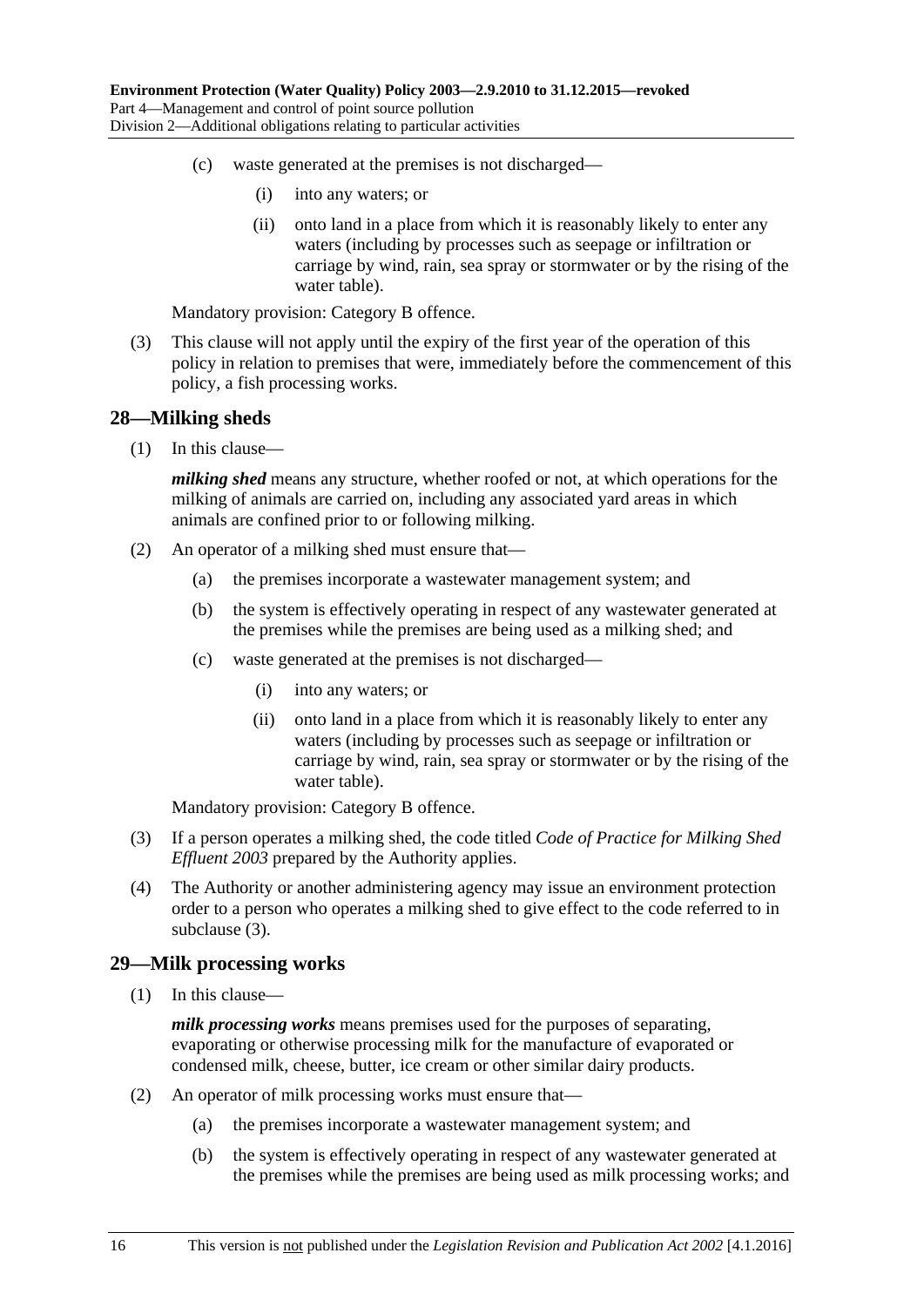- (c) waste generated at the premises is not discharged—
	- (i) into any waters; or
	- (ii) onto land in a place from which it is reasonably likely to enter any waters (including by processes such as seepage or infiltration or carriage by wind, rain, sea spray or stormwater or by the rising of the water table).

(3) This clause will not apply until the expiry of the first year of the operation of this policy in relation to premises that were, immediately before the commencement of this policy, milk processing works.

#### <span id="page-16-0"></span>**30—Piggeries**

(1) In this clause—

*piggery* means premises consisting of confined or roofed structures used for the purposes of the keeping or husbandry of pigs.

- <span id="page-16-2"></span>(2) An operator of a piggery must ensure that—
	- (a) the premises incorporate a wastewater management system; and
	- (b) the system is effectively operating in respect of any wastewater generated at the premises while the premises are being used as a piggery; and
	- (c) waste generated at the premises is not discharged—
		- (i) into any waters; or
		- (ii) onto land in a place from which it is reasonably likely to enter any waters (including by processes such as seepage or infiltration or carriage by wind, rain, sea spray or stormwater or by the rising of the water table).

Mandatory provision: Category B offence.

- (3) [Subclause](#page-16-2) (2) will not apply until the expiry of the first year of the operation of this policy in relation to premises that were, immediately before the commencement of this policy, a piggery.
- (4) The Authority must, in determining any matters under Part 6 of the Act in relation to a piggery, take into account the *Development Guidelines for the Establishment of Intensive Piggeries in South Australia 1998* prepared by the Department for Primary Industries and Resources SA, the Authority, the South Australian Farmers' Federation and the Murraylands Regional Development Board.

#### <span id="page-16-1"></span>**31—Saleyards**

(1) In this clause—

*saleyard* means a commercial yard at which cattle, sheep or other animals are gathered or confined for the purposes of their sale, auction or exchange, and includes associated transport loading facilities.

- (2) An operator of a saleyard must ensure that—
	- (a) the premises incorporate a wastewater management system; and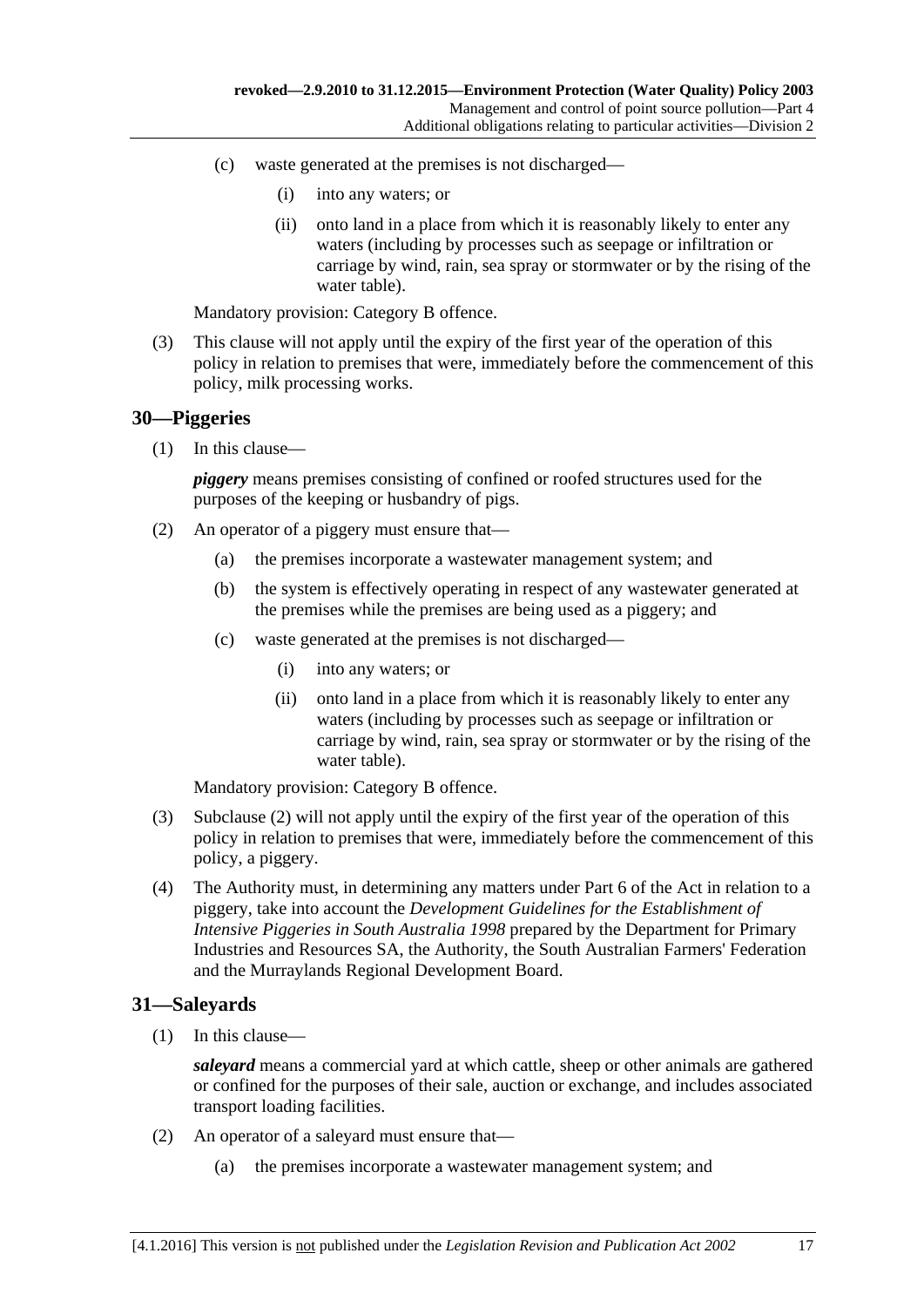- (b) the system is effectively operating in respect of any wastewater generated at the premises while the premises are being used as a saleyard; and
- (c) waste generated at the premises is not discharged—
	- (i) into any waters; or
	- (ii) onto land in a place from which it is reasonably likely to enter any waters (including by processes such as seepage or infiltration or carriage by wind, rain, sea spray or stormwater or by the rising of the water table).

(3) This clause will not apply until the expiry of the first year of the operation of this policy in relation to premises that were, immediately before the commencement of this policy, a saleyard.

#### <span id="page-17-1"></span><span id="page-17-0"></span>**32—Septic systems**

- <span id="page-17-2"></span>(1) A person who owns or occupies premises at which a septic system is installed must ensure that waste from the septic system is not discharged—
	- (a) into any waters; or
	- (b) onto land in a place from which it is reasonably likely to enter any waters (including by processes such as seepage or infiltration or carriage by wind, rain, sea spray or stormwater or by the rising of the water table).

Mandatory provision: Category B offence.

- (2) [Subclause](#page-17-1) (1) does not apply in relation to—
	- (a) the discharge into waters of wastewater that has been treated to ensure that the water quality objectives for those waters are not prejudiced at the point of discharge; or
	- (b) the discharge onto land referred to in [subclause](#page-17-2)  $(1)(b)$  of wastewater that has been treated to ensure that the water quality objectives for the waters into which the wastewater is reasonably likely to enter are not prejudiced at the point of entry.
- (3) [Subclause](#page-17-1) (1) will not apply until the expiry of the first year of the operation of this policy in relation to a septic system that was installed immediately before the commencement of this policy.
- <span id="page-17-3"></span>(4) If a person uses sludge collected from a septic system, the *South Australian Biosolids Guidelines for the Safe Handling, Reuse or Disposal of Biosolids 1997* prepared by the Authority apply.
- (5) The Authority or another administering agency may issue an environment protection order to a person who uses sludge collected from a septic system to give effect to the guidelines referred to in [subclause](#page-17-3) (4).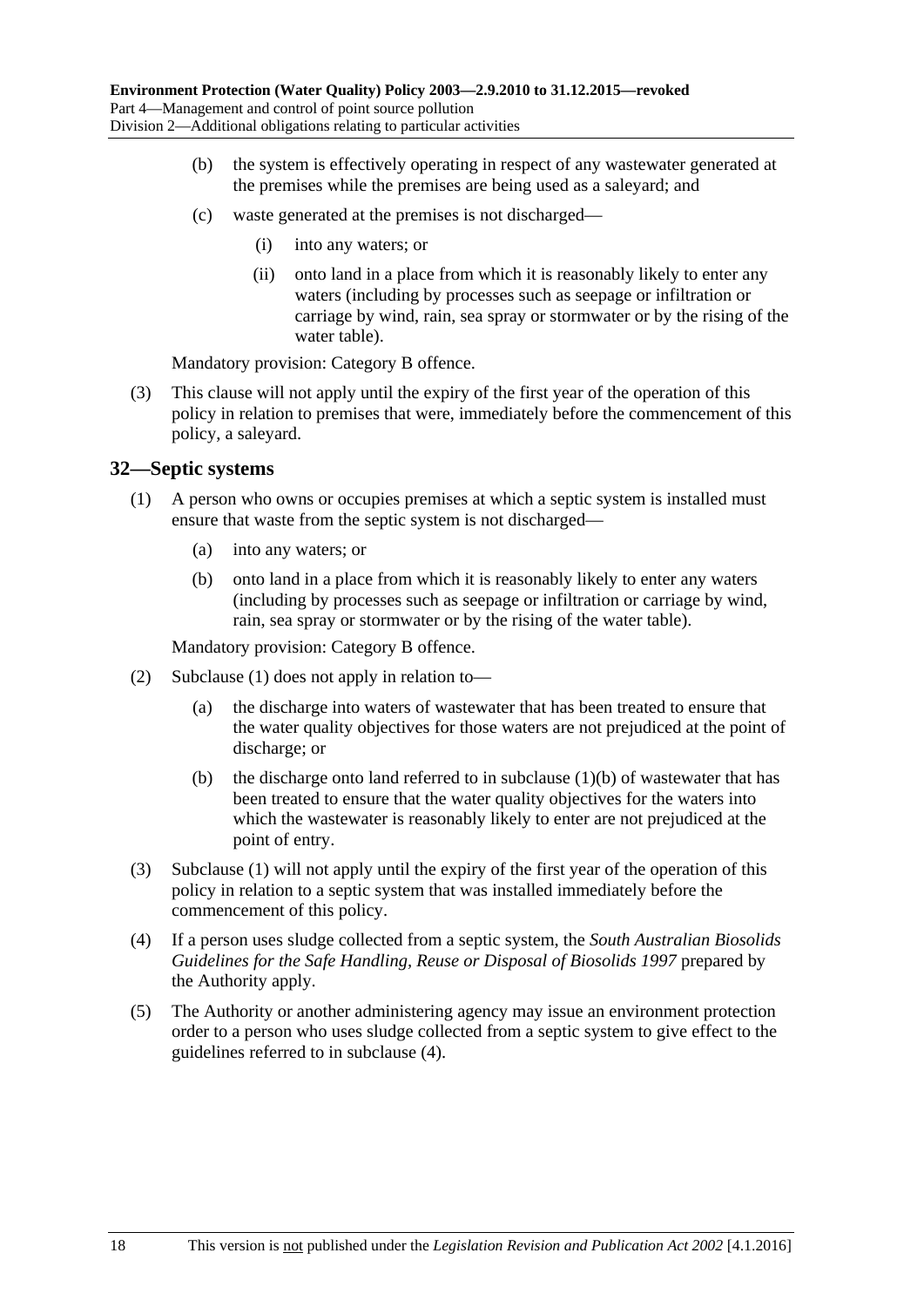#### <span id="page-18-0"></span>**34—Sewerage systems and sewage treatment systems**

(a1) In this clause—

*community wastewater management system* means a system for the collection and management of wastewater generated in a town, regional area or other community, but does not include the undertaking;

*sewerage system* means—

- (a) the undertaking; or
- (b) a community wastewater management system;

*undertaking* has the same meaning as in the *[Sewerage Act](http://www.legislation.sa.gov.au/index.aspx?action=legref&type=act&legtitle=Sewerage%20Act%201929) 1929*.

- <span id="page-18-2"></span><span id="page-18-1"></span>(1) An operator of a sewerage system or sewage treatment system must ensure that untreated matter stored in or conveyed by the system or wastewater generated by the system is not discharged—
	- (a) into any waters; or
	- (b) onto land in a place from which it is reasonably likely to enter any waters (including by processes such as seepage or infiltration or carriage by wind, rain, sea spray or stormwater or by the rising of the water table).

Mandatory provision: Category B offence.

- (2) [Subclause](#page-18-1) (1) does not apply in relation to—
	- (a) the discharge into waters of wastewater that has been treated to ensure that the water quality objectives for those waters are not prejudiced at the point of discharge; or
	- (b) the discharge onto land referred to in [subclause](#page-18-2)  $(1)(b)$  of wastewater that has been treated to ensure that the water quality objectives for the waters into which the wastewater is reasonably likely to enter are not prejudiced at the point of entry.
- <span id="page-18-3"></span>(3) If a person operates a sewerage system or sewage treatment system, the *Code of Practice for Wastewater Overflow Management 2008* prepared by the Authority applies.
- <span id="page-18-4"></span>(4) If a person reuses, or supplies for reuse, wastewater collected—
	- (a) by a community wastewater management system; or
	- (b) from a sewage treatment system,

the *South Australian Reclaimed Water Guidelines 1999* prepared by the Department of Human Services and the Environment Protection Agency apply.

- <span id="page-18-5"></span>(5) If a person reuses, or supplies for reuse, sludge collected—
	- (a) by a community wastewater management system; or
	- (b) from a sewage treatment system,

the *South Australian Biosolids Guidelines for the Safe Handling, Reuse or Disposal of Biosolids 1997* prepared by the Authority apply.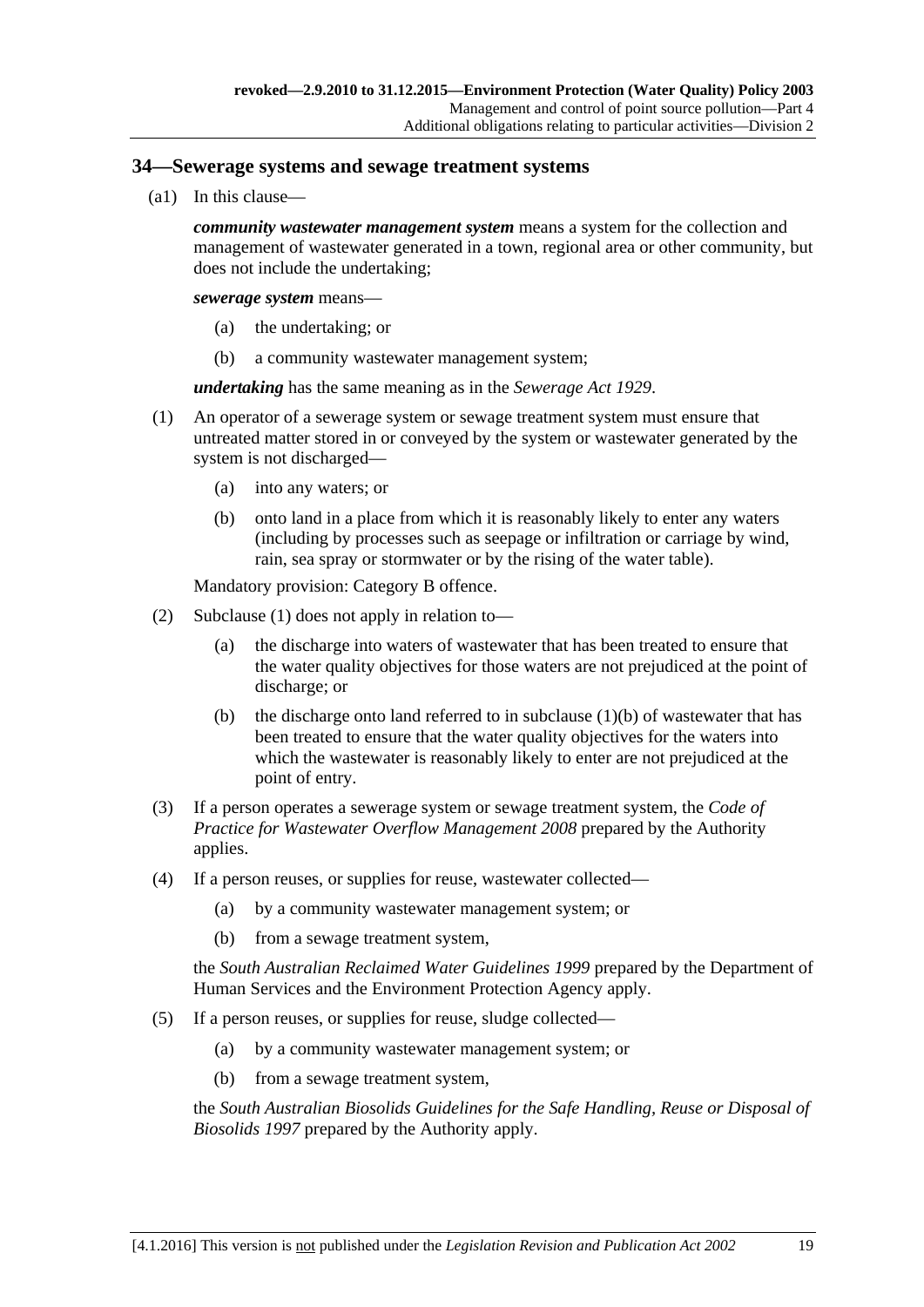(6) The Authority or another administering agency may issue an environment protection order to a person who undertakes an activity referred to in [subclause](#page-18-3)  $(3)$ ,  $(4)$  or  $(5)$  to give effect to the code or guidelines referred to in the subclause.

#### <span id="page-19-0"></span>**35—Tanneries and fellmongeries**

(1) In this clause—

*tannery or fellmongery* means works for the commercial preservation or treatment of animal skins or hides, but excluding—

- (a) the processing of skins or hides by primary producers in the course of primary production activities outside township areas; and
- (b) the processing of skins or hides in the course of taxidermy.
- (2) An operator of a tannery or fellmongery must ensure that—
	- (a) the premises incorporate a wastewater management system; and
	- (b) the system is effectively operating in respect of any wastewater generated at the premises while the premises are being used as a tannery or fellmongery; and
	- (c) waste generated at the premises is not discharged—
		- (i) into any waters; or
		- (ii) onto land in a place from which it is reasonably likely to enter any waters (including by processes such as seepage or infiltration or carriage by wind, rain, sea spray or stormwater or by the rising of the water table).

Mandatory provision: Category B offence.

(3) This clause will not apply until the expiry of the first year of the operation of this policy in relation to premises that were, immediately before the commencement of this policy, a tannery or fellmongery.

#### <span id="page-19-1"></span>**36—Vessels and vessel facilities**

(1) In this clause—

*aquaculture lease* has the same meaning as in the *[Aquaculture Act](http://www.legislation.sa.gov.au/index.aspx?action=legref&type=act&legtitle=Aquaculture%20Act%202001) 2001*;

#### *black water* means—

- (a) human waste, either alone or in combination with water; or
- (b) any other wastewater generated by cleaning a toilet;

#### *concentrated black water*—see [subclause](#page-20-0) (3);

*Coorong* means that area of water separated from the Lower Murray, and from Lake Alexandrina, by the Goolwa, Mundoo, Boundary Creek, Ewe Island and Tauwitchere Barrages, and separated from the ocean by Sir Richard Peninsula and Younghusband Peninsula, and by the geodesic from the location on Mean High Water Springs closest to the mouth of the River Murray on the northern side of the headland of Sir Richard Peninsula to the location on Mean High Water Springs closest to the northern side of the headland of Younghusband Peninsula;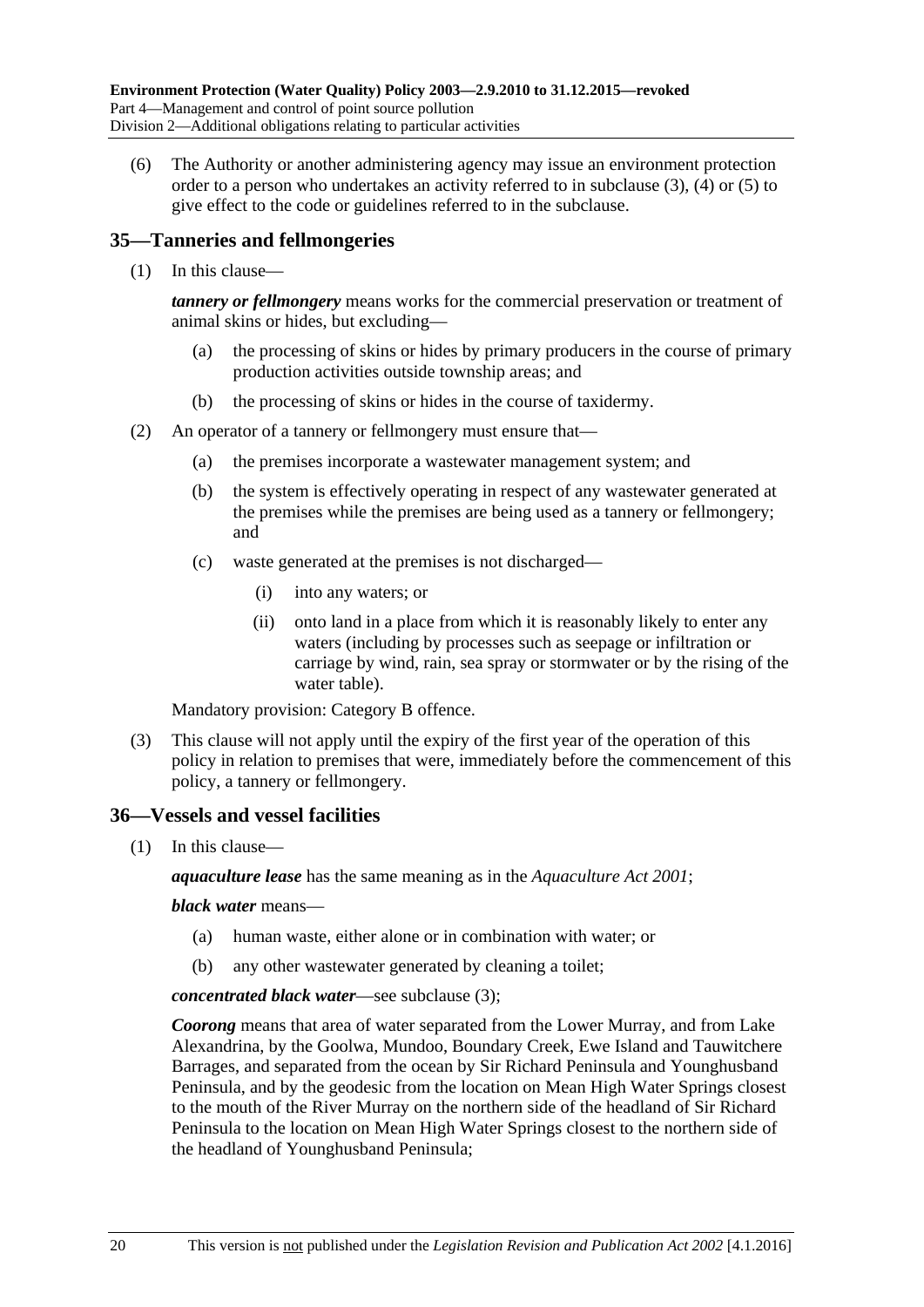*grey water* means wastewater generated by washing, laundering, bathing or showering;

*harbor* has the same meaning as in the *[Harbors and Navigation Act](http://www.legislation.sa.gov.au/index.aspx?action=legref&type=act&legtitle=Harbors%20and%20Navigation%20Act%201993) 1993*;

*inland waters* means the River Murray and its tributaries, Lakes Albert and Alexandrina, Lake George, the Coorong above the Murray Mouth and all the waters of the State that are fresh waters;

*Lakes Albert and Alexandrina* means all of the waters of Lake Albert and Lake Alexandrina downstream from the punt that services the main road joining the township of Wellington to the township of Wellington East near 35°19′52.53″ South, 139°23′04.30″ East, and separated from the Coorong by land and by the Goolwa, Mundoo, Boundary Creek, Ewe Island and Tauwitchere Barrages, and includes those waters of the Finnis River and Currency Creek situated upstream from Lake Alexandrina to the first road bridge by which they are crossed;

*marina* means a boat basin for the mooring, berthing, securing or other storage of 2 or more vessels;

*marine waters* means the waters within the limits of the State (other than inland waters) that are subject to the ebb and flow of the tide;

*Murray Mouth* means the Coorong and coastal waters that are within 500 m of a line joining the locations on Mean High Water Springs closest to 35°33′18.69″ South, 138°52′45.87″ East (northern side of the headland of Sir Richard Peninsula) and 35°33′21.95″ South, 138°52′53.34″ East (northern side of the headland of Younghusband Peninsula);

#### *prescribed vessel* means—

- (a) a vessel of or above 400 gross tonnage engaged in international shipping; or
- (b) a vessel authorised to carry more than 15 persons;

*vessel facility* means a facility for the mooring, berthing, securing, storage, construction, repair or maintenance of a vessel and includes a marina, pontoon, jetty, wharf, boat ramp, slipway and boat yard.

<span id="page-20-0"></span>(3) For the purposes of this clause, black water will be taken to be *concentrated black water* if the level or concentration of a pollutant or characteristic specified in column 1 of the following table in respect of the black water exceeds the level or concentration specified in column 2 for that pollutant or characteristic:

| Pollutant or characteristic | <b>Level or concentration</b> |
|-----------------------------|-------------------------------|
| suspended solids            | 35mg/L                        |
| biochemical oxygen demand   | 25mg/L                        |
| chemical oxygen demand      | 125mg/L                       |
| pH                          | between 6 and 8.5             |
| enterococci                 | $40$ cells/ $0.1L$            |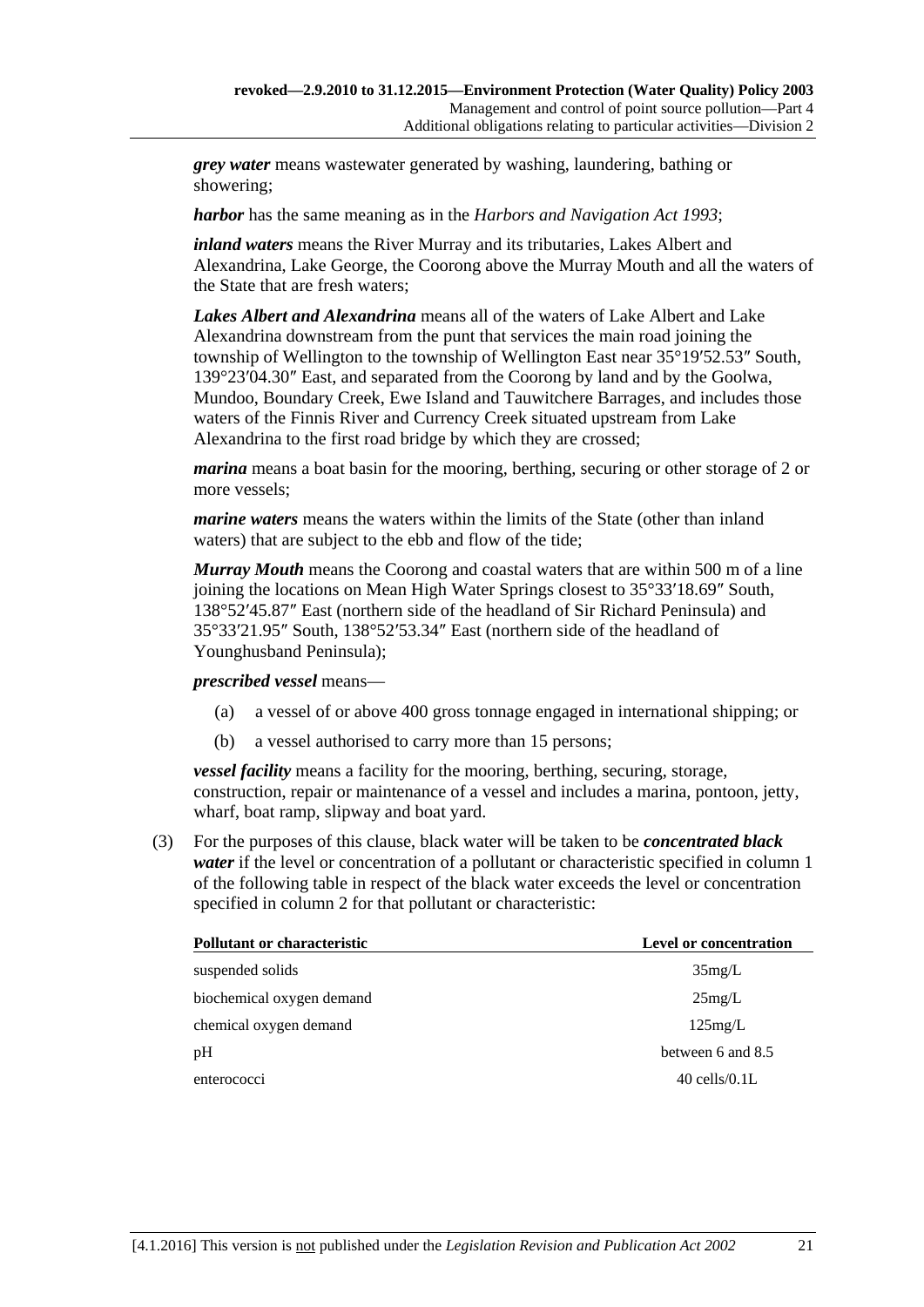<span id="page-21-2"></span>(4) Subject to [subclause](#page-21-1) (5), the owner, or the person in charge, of a vessel must ensure that, while the vessel is on inland or marine waters, all waste (other than grey water) produced on or brought onto the vessel is stored on the vessel in a container from which it cannot escape.

Mandatory provision: Category B offence.

- <span id="page-21-1"></span>(5) Black water may be discharged into marine waters from a vessel (other than a prescribed vessel) provided that—
	- (a) it has been macerated into a fine slurry; and
	- (b) it does not contain formaldehyde-based chemical treatments; and
	- (c) it is not discharged—
		- (i) within a harbor, marina or canal; or
		- (ii) within 3 nautical miles of any person in the waters or the area of an aquaculture lease; and
	- (d) in addition, in the case of concentrated black water—
		- (i) it is not discharged within 3 nautical miles of the mean high water mark of the coast at spring tides; and
		- (ii) the vessel is underway when the black water is discharged.
- (6) It will not be necessary in any proceedings for an offence against [subclause](#page-21-2) (4) to prove that waste actually escaped from a container.
- <span id="page-21-3"></span>(7) The *Code of Practice for vessel and facility management (marine and inland waters) 2008* prepared by the Authority applies in relation to a vessel and a vessel facility.
- (8) The Authority or another administering agency may issue an environment protection order to the owner or person in charge of a vessel or vessel facility to give effect to the code as applied under [subclause](#page-21-3) (7).

#### <span id="page-21-0"></span>**37—Waste depots**

(1) In this clause—

*waste depot* means premises used for the reception, storage, treatment or disposal of waste, and includes a landfill depot.

- <span id="page-21-4"></span>(2) An operator of a waste depot must not discharge waste deposited or generated at the depot—
	- (a) into any waters; or
	- (b) onto land in a place from which it is reasonably likely to enter any waters (including by processes such as seepage or infiltration or carriage by wind, rain, sea spray or stormwater or by the rising of the water table).

Mandatory provision: Category B offence.

(3) [Subclause](#page-21-4) (2) will not apply until the expiry of the first year of the operation of this policy in relation to premises that were, immediately before the commencement of this policy, a waste depot.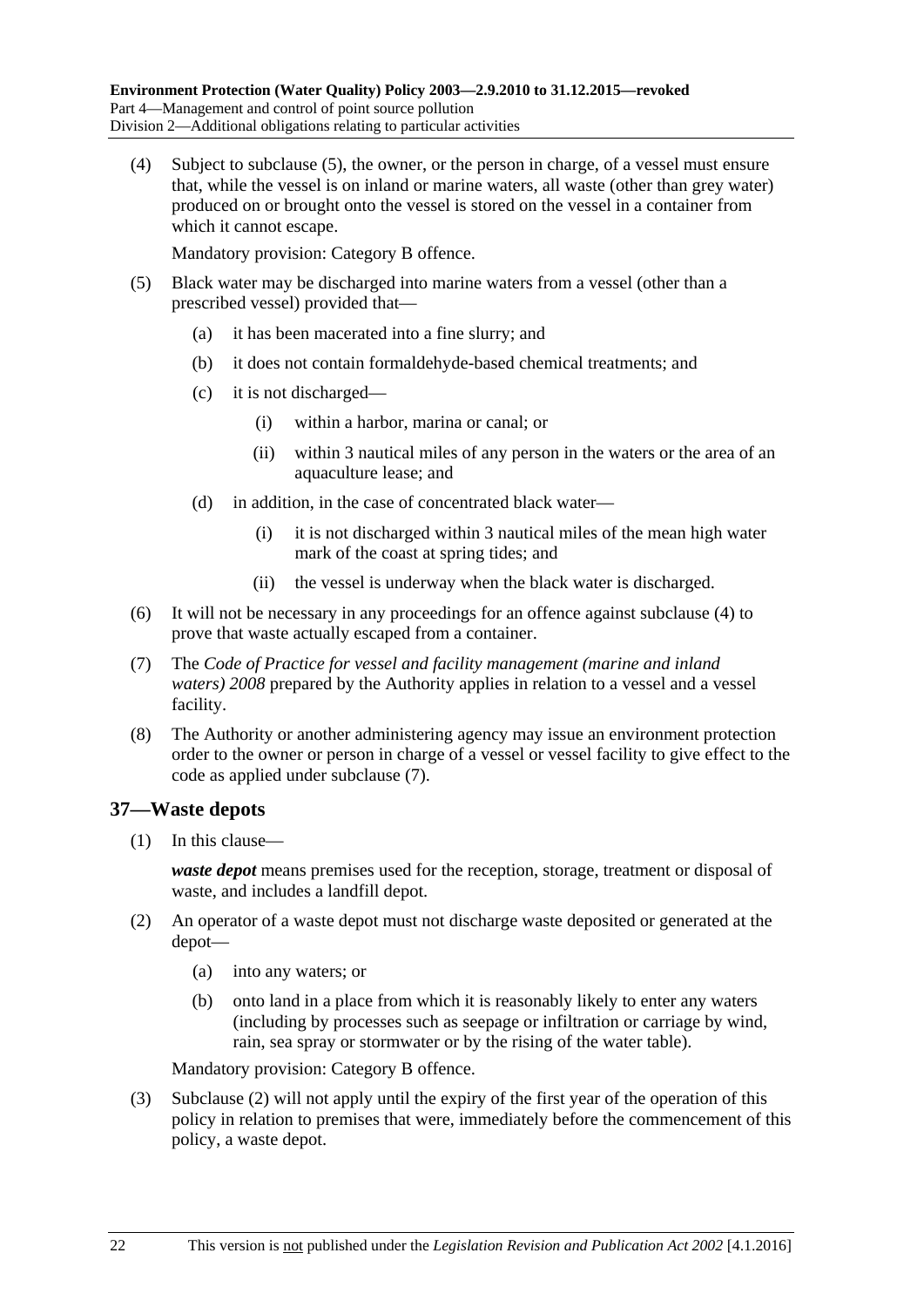(4) The Authority must, in determining any matters under Part 6 of the Act in relation to a waste depot, take into account the guidelines titled *Environmental management of landfill facilities (municipal solid waste and commercial and industrial general waste) 2007* prepared by the Authority.

### <span id="page-22-0"></span>**38—Wineries and distilleries**

(1) In this clause—

*winery or distillery* means premises used for the purposes of processing grapes or other produce to make wine or spirits, but excludes works for bottling only.

- (2) An operator of a winery or distillery must ensure that—
	- (a) the premises incorporate a wastewater management system; and
	- (b) the system is effectively operating in respect of any wastewater generated at the premises while the premises are being used as a winery or distillery; and
	- (c) waste generated at the premises is not discharged—
		- (i) into any waters; or
		- (ii) onto land in a place from which it is reasonably likely to enter any waters (including by processes such as seepage or infiltration or carriage by wind, rain, sea spray or stormwater or by the rising of the water table).

Mandatory provision: Category B offence.

(3) This clause will not apply until the expiry of the first year of the operation of this policy in relation to premises that were, immediately before the commencement of this policy, a winery or a distillery.

# <span id="page-22-1"></span>**Part 5—Management and control of diffuse sources of pollution**

#### <span id="page-22-2"></span>**39—Road construction and maintenance—stormwater**

If an authority constructs or maintains a public road, the code titled the *Stormwater Pollution Prevention Code of Practice for Local, State and Federal Government 1998* prepared by the Authority applies.

#### <span id="page-22-3"></span>**40—Building and construction industry—stormwater**

If a person undertakes a building or construction activity described in the *Stormwater Pollution Prevention Code of Practice for the Building and Construction Industry 1999* prepared by the Authority, that code applies.

#### <span id="page-22-4"></span>**41—Urban stormwater**

If an authority undertakes the management of a stormwater system, or a part of such a system, the code titled *Stormwater Pollution Prevention General Code of Practice for Local, State and Federal Government 1998* prepared by the Authority applies.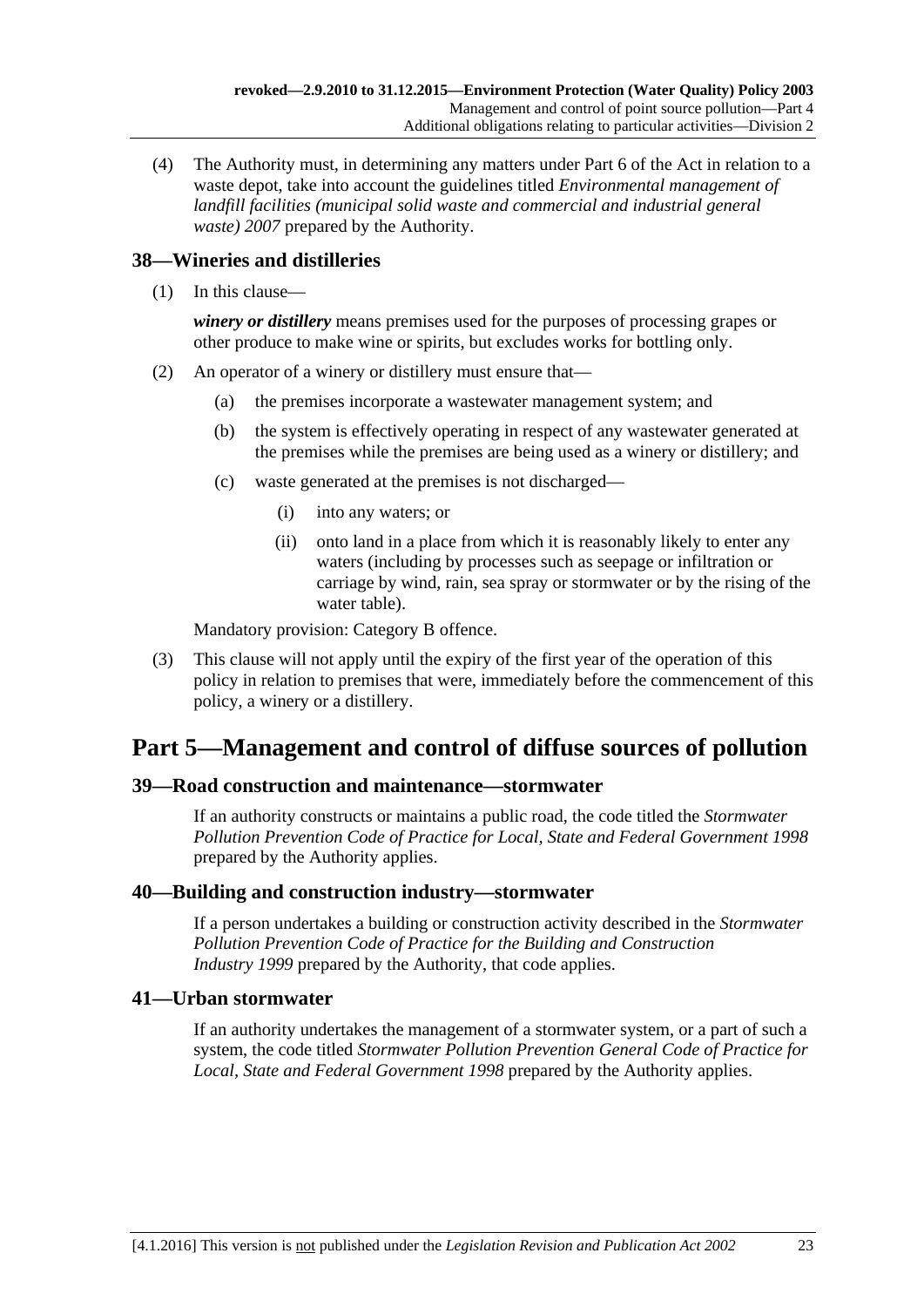### <span id="page-23-0"></span>**42—Environment protection order may be issued to give effect to code of practice under this Part**

The Authority or another administering agency may issue an environment protection order to a person who undertakes an activity referred to in this Part to give effect to the code that applies to the activity.

#### <span id="page-23-1"></span>**43—Matters to be taken into account by Authority**

In determining any matters under Part 6 of the Act in relation to an activity or development, the Authority must—

- (a) take into account the potential of the activity or development to cause pollution of any waters through soil erosion, stormwater runoff or infiltration of pollutants through the soil; and
- (b) consider the requirements that should, in the event of an authorisation being granted, be imposed on all relevant persons for the purposes of preventing or minimising the pollution or its harmful effects,

and in imposing any such requirements, the Authority must take into account the *Stormwater Pollution Prevention Code of Practice for the Building and Construction Industry 1999* prepared by the Authority.

# <span id="page-23-2"></span>**Part 6—Exemption conditions requiring monitoring and reporting**

#### <span id="page-23-3"></span>**44—Exemption conditions requiring monitoring and reporting**

- (1) In granting an exemption to a person from a provision of this policy relating to the discharge of waste or pollutants into waters, the Authority must, in addition to any other conditions on which the exemption is granted, attach a condition that provides for a monitoring and reporting program to be carried out by the person.
- (2) The Authority may, as part of a monitoring and reporting program, require the person undertaking the program to have the program independently checked and verified at regular intervals and to make the results of those checks available to the Authority.

# <span id="page-23-4"></span>**Schedule 1—Protected environmental values**

[\(Clause](#page-5-3) 8)

#### **Definitions**

In this Schedule and [Schedule 2—](#page-25-0)

*aesthetics*, in relation to any waters, means the naturally occurring colour, smell, clarity and general appearance of the waters;

*primary contact*, in relation to any waters, means use of the waters for recreational activities involving immersion of the body in the water (eg, swimming, diving, surfing and water skiing);

*secondary contact*, in relation to any waters, means use of the waters for recreational activities involving some contact with the water, but not generally bodily immersion (eg, wading, boating and fishing).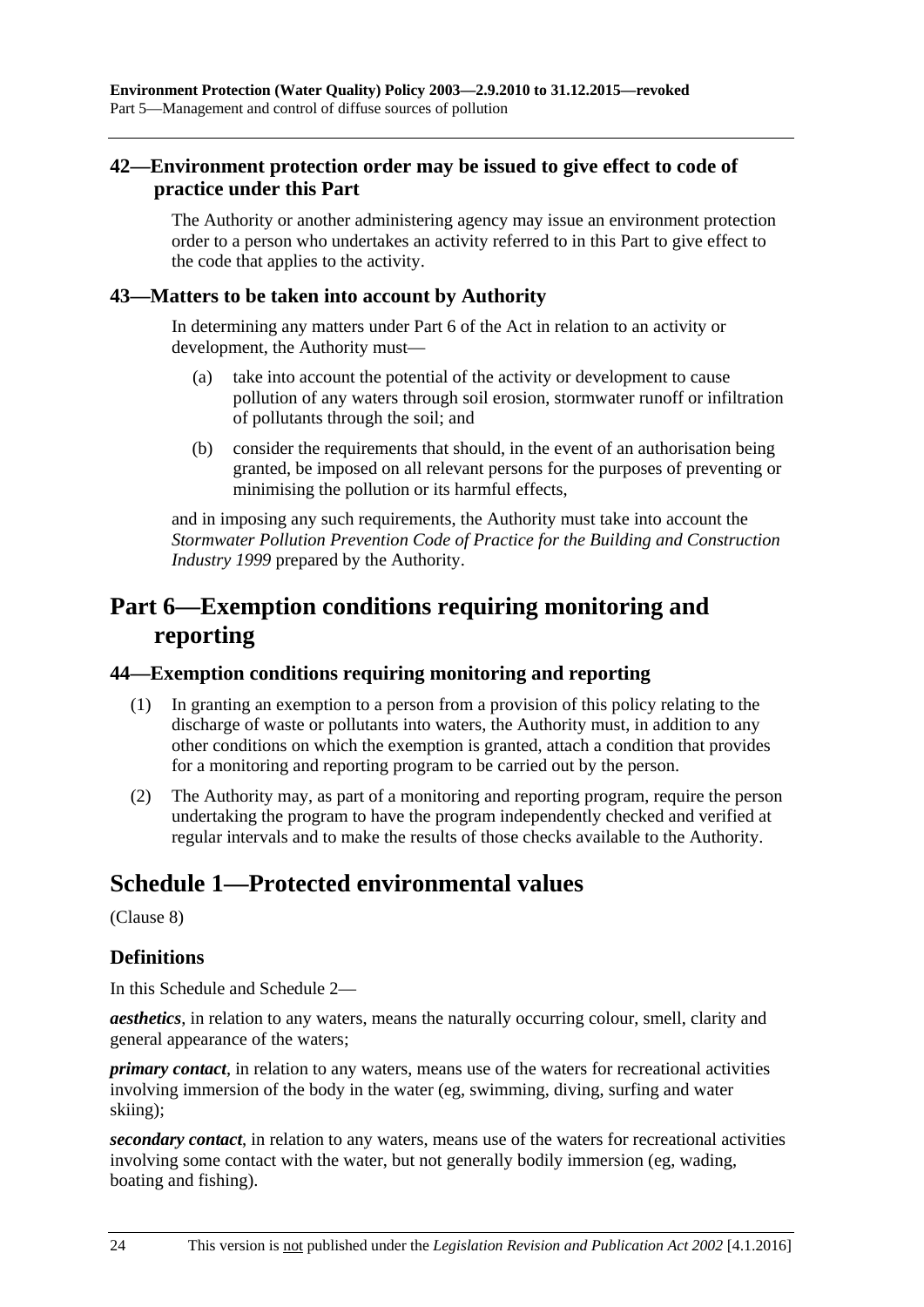**Table 1**

| <b>Water body</b>     |              | Aquatic ecosystem | <b>Recreation &amp; aesthetics</b> |                      | <b>Potable</b> | Agriculture/aquaculture | <b>Industrial</b>        |                          |             |  |
|-----------------------|--------------|-------------------|------------------------------------|----------------------|----------------|-------------------------|--------------------------|--------------------------|-------------|--|
|                       | fresh        |                   | marine   primary<br>contact        | secondary<br>contact | aesthetics     |                         | irrigation               | livestock                | aquaculture |  |
| Marine waters         | $\sim$       | $\Lambda$         | $\mathbf{v}$<br>△                  |                      |                |                         | $\overline{\phantom{a}}$ | $\overline{\phantom{a}}$ |             |  |
| Inland surface waters | $\mathbf{v}$ | __                | v<br>Δ                             |                      |                |                         |                          |                          |             |  |
| Underground waters    | $\mathbf{v}$ |                   | $\mathbf{v}$<br>△                  | __                   |                |                         |                          |                          |             |  |

**Table 2—Protected Environmental Values for Particular Bodies of Water**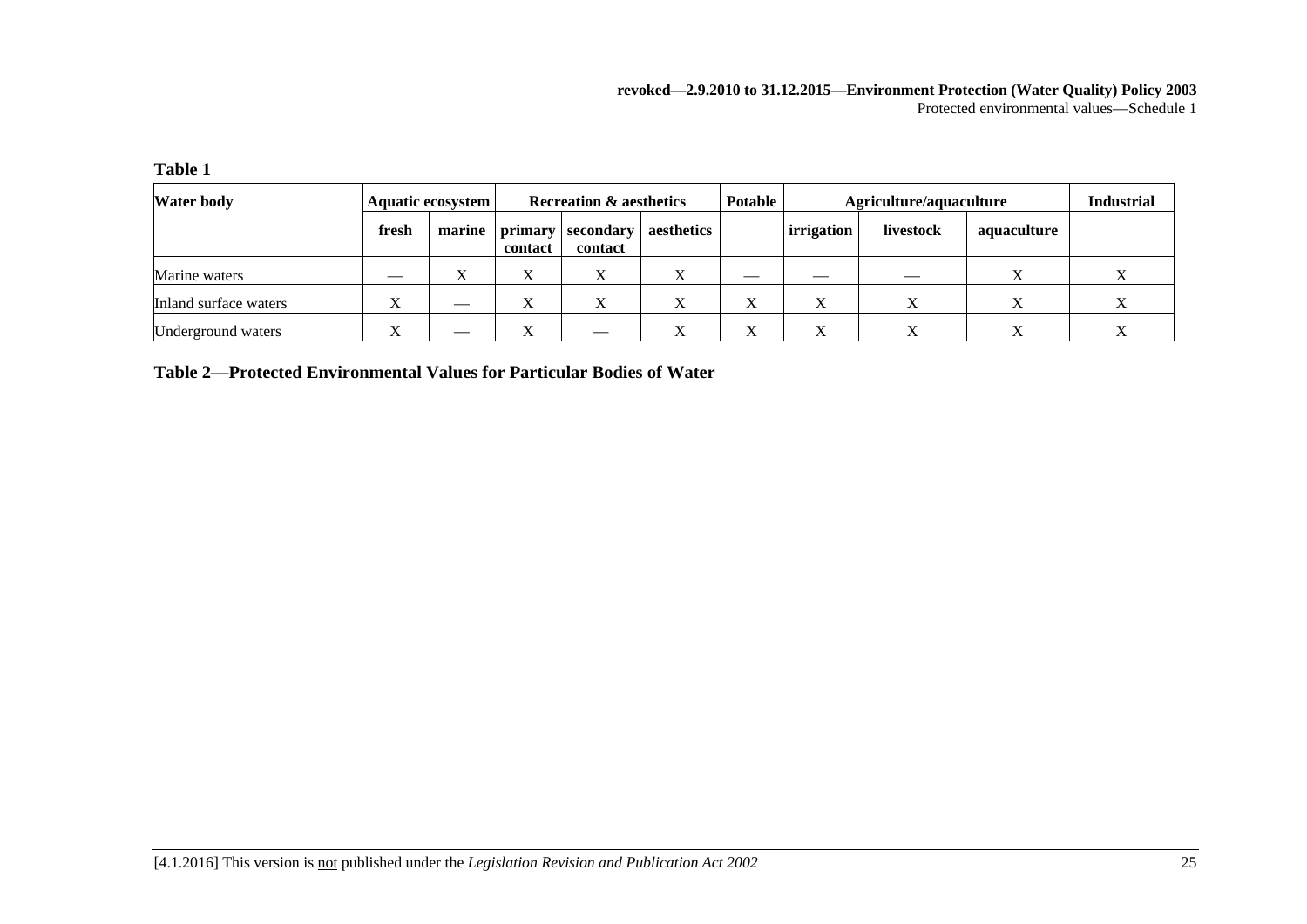# <span id="page-25-0"></span>**Schedule 2—Water quality criteria**

[\(Clauses](#page-6-0) 9 and [13\)](#page-7-0)

## **Table 1—General Criteria**

**Note—**

All pollutant quantities listed below are in milligrams per litre (mg/L) unless otherwise indicated and are maxima.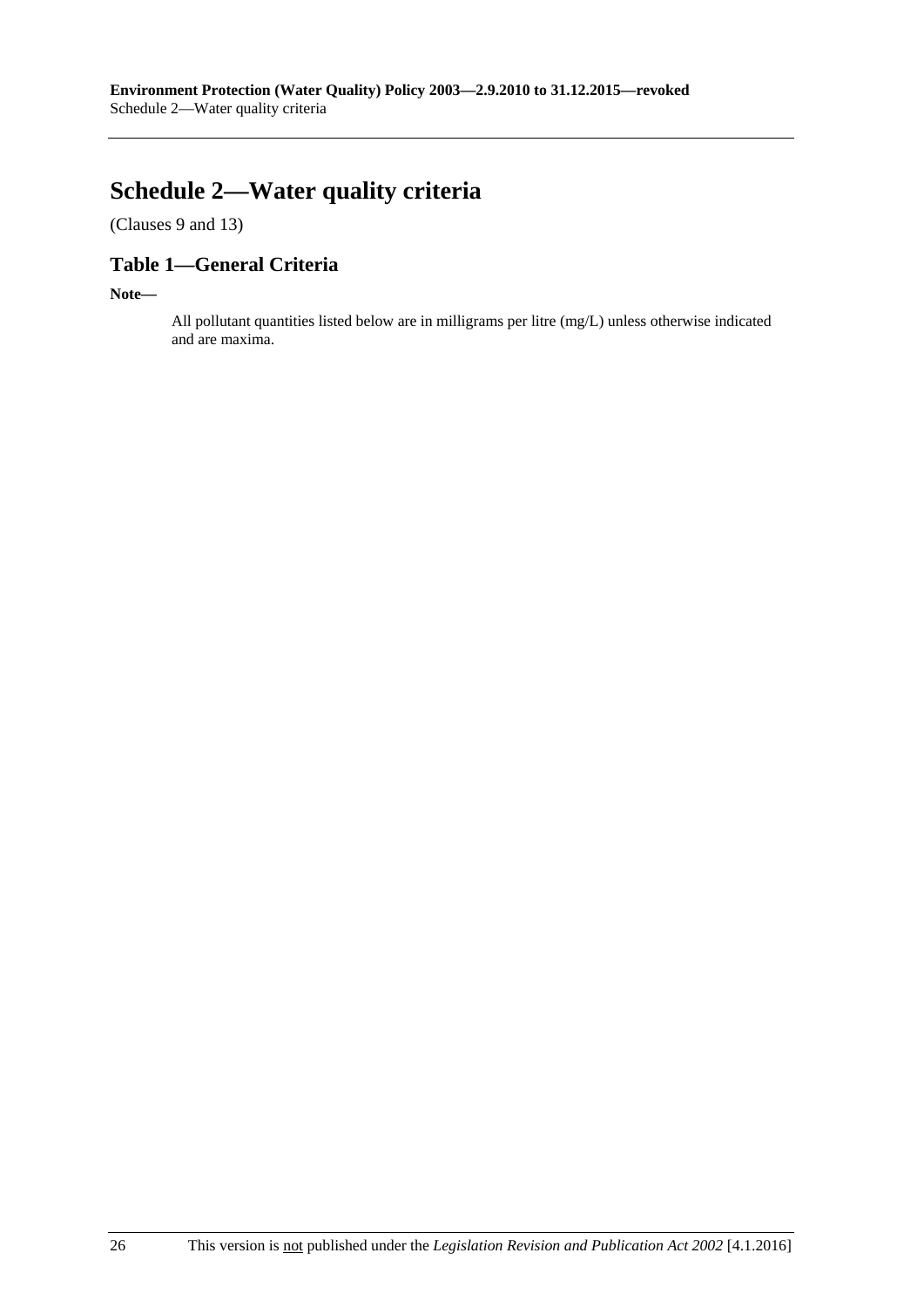|                                        |        | <b>Protected environmental values</b> |                |                    |                                    |            |            |                         |             |  |  |
|----------------------------------------|--------|---------------------------------------|----------------|--------------------|------------------------------------|------------|------------|-------------------------|-------------|--|--|
| <b>POLLUTANTS</b><br>(Clause 13(1)(a)) |        | Aquatic ecosystem                     |                |                    | <b>Recreation &amp; aesthetics</b> |            |            | Agriculture/aquaculture |             |  |  |
|                                        | fresh  | marine                                |                | primary<br>contact | secondary<br>contact               | aesthetics | irrigation | livestock               | aquaculture |  |  |
| <b>Metal pollutants:</b>               |        |                                       |                |                    |                                    |            |            |                         |             |  |  |
| aluminium (soluble *)                  | 0.1    |                                       |                |                    |                                    |            |            |                         |             |  |  |
| antimony (total)                       | 0.03   | 0.5                                   | 0.003          |                    |                                    |            |            |                         |             |  |  |
| arsenic (total)                        | 0.05   | 0.05                                  | 0.007          |                    |                                    |            | 0.1        | 0.5                     | 0.02        |  |  |
| barium                                 |        |                                       | 0.7            |                    |                                    |            |            |                         |             |  |  |
| beryllium (total)                      | 0.004  |                                       |                |                    |                                    |            | 0.1        | 0.1                     | 0.0001      |  |  |
| boron (total)                          |        |                                       | 0.3            |                    |                                    |            |            |                         |             |  |  |
| cadmium (total)                        | 0.002  | 0.002                                 | 0.002          |                    |                                    |            | 0.01       | 0.01                    |             |  |  |
| chromium (total)                       |        |                                       |                |                    |                                    |            |            |                         | 0.02        |  |  |
| chromium VI                            | 0.001  | 0.0044                                | 0.05           |                    |                                    |            |            |                         |             |  |  |
| cobalt (total)                         |        |                                       |                |                    |                                    |            | 0.05       |                         |             |  |  |
| copper (total)                         | 0.01   | 0.01                                  | $\overline{c}$ |                    |                                    |            | 0.2        | 0.5                     |             |  |  |
| iron (total)                           |        |                                       |                |                    |                                    |            |            |                         |             |  |  |
| lead (total)                           | 0.005  | 0.005                                 | 0.01           |                    |                                    |            | 0.2        | 0.1                     |             |  |  |
| lithium (total)                        |        |                                       |                |                    |                                    |            | 2.5        |                         |             |  |  |
| manganese (total)                      |        |                                       | 0.5            |                    |                                    |            | 2          |                         | 0.1         |  |  |
| mercury (total)                        | 0.0001 | 0.0001                                | 0.001          |                    |                                    |            | 0.002      | 0.002                   | 0.0005      |  |  |
| molybdenum (total)                     |        |                                       | 0.05           |                    |                                    |            | 0.01       | 0.01                    |             |  |  |
| nickel (total)                         | 0.15   | 0.015                                 | 0.02           |                    |                                    |            | 0.2        |                         | 0.1         |  |  |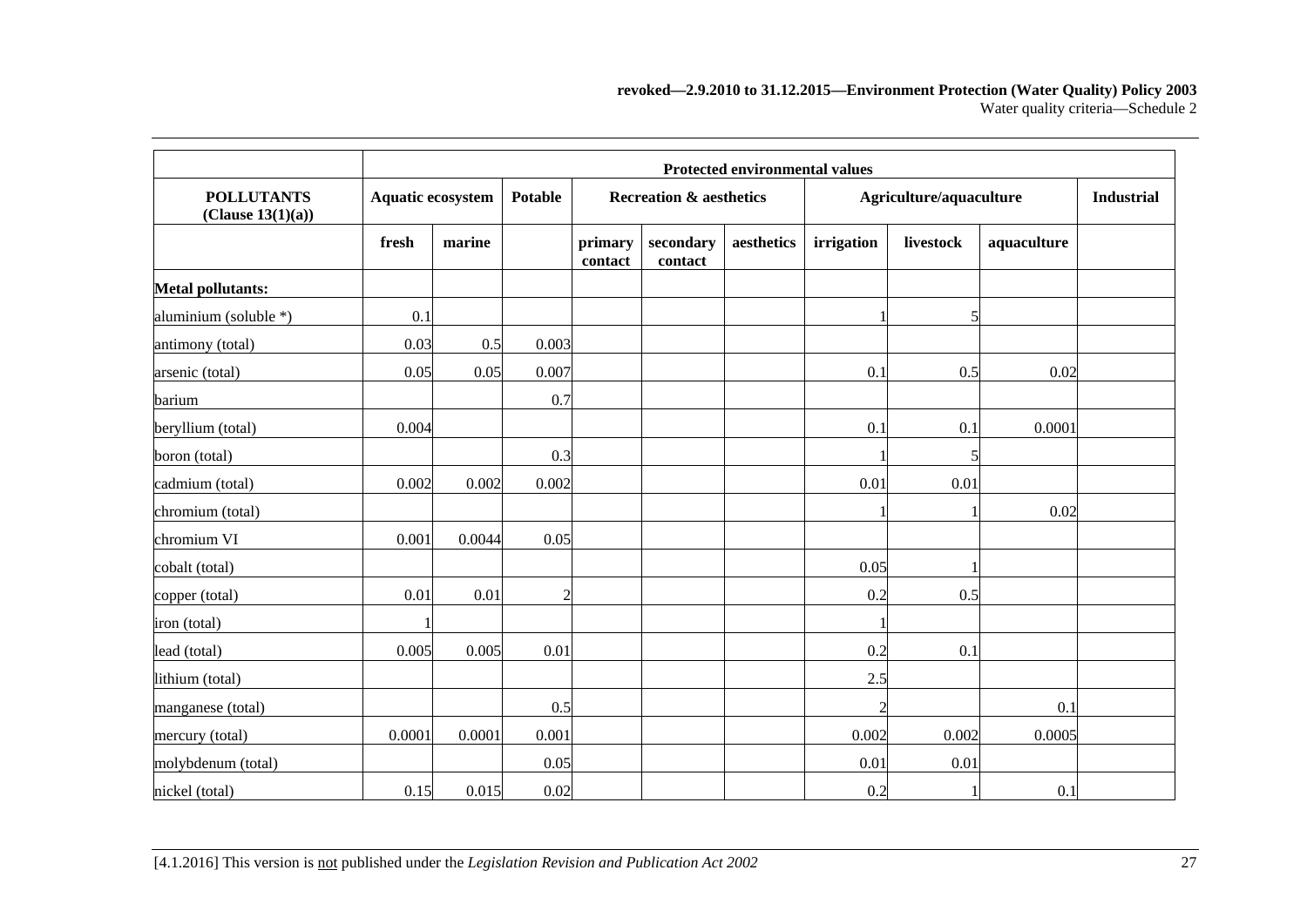## **Environment Protection (Water Quality) Policy 2003—2.9.2010 to 31.12.2015—revoked**

Schedule 2—Water quality criteria

|                                           | Protected environmental values |                   |      |                    |                                    |            |                |                         |             |                   |  |
|-------------------------------------------|--------------------------------|-------------------|------|--------------------|------------------------------------|------------|----------------|-------------------------|-------------|-------------------|--|
| <b>POLLUTANTS</b><br>(Clause 13(1)(a))    |                                | Aquatic ecosystem |      |                    | <b>Recreation &amp; aesthetics</b> |            |                | Agriculture/aquaculture |             | <b>Industrial</b> |  |
|                                           | fresh                          | marine            |      | primary<br>contact | secondary<br>contact               | aesthetics | irrigation     | livestock               | aquaculture |                   |  |
| selenium (total)                          | 0.005                          | 0.07              | 0.01 |                    |                                    |            | 0.02           | 0.02                    |             |                   |  |
| silver (total)                            | 0.0001                         | 0.001             | 0.1  |                    |                                    |            |                |                         |             |                   |  |
| thallium (total)                          | 0.004                          | 0.02              |      |                    |                                    |            |                |                         |             |                   |  |
| uranium (total)                           |                                |                   | 0.02 |                    |                                    |            | 0.01           | 0.2                     |             |                   |  |
| vanadium (total)                          |                                |                   |      |                    |                                    |            | 0.1            | 0.1                     |             |                   |  |
| zinc (total)                              | 0.05                           | 0.05              |      |                    |                                    |            | $\overline{2}$ | 20                      | 0.005       |                   |  |
| Inorganic pollutants:                     |                                |                   |      |                    |                                    |            |                |                         |             |                   |  |
| ammonia (total as nitrogen)               | 0.5                            | 0.2               |      |                    |                                    |            |                |                         |             |                   |  |
| ammonia (NH3 as nitrogen)                 | 0.01                           | 0.05              |      |                    |                                    |            |                |                         |             |                   |  |
| Biochemical Oxygen Demand<br>(5-day test) | 10                             | 10                |      |                    |                                    |            |                |                         |             |                   |  |
| chlorine (total)                          | 0.003                          | 0.0075            |      |                    |                                    |            |                |                         |             |                   |  |
| colour (Hazen units)                      | 30                             | 15                |      |                    |                                    |            |                |                         |             |                   |  |
| cyanide (total)                           |                                |                   | 0.08 |                    |                                    |            |                |                         |             |                   |  |
| iodide                                    |                                |                   | 0.1  |                    |                                    |            |                |                         |             |                   |  |
| fluoride                                  |                                |                   | 1.5  |                    |                                    |            |                | $\overline{2}$          |             |                   |  |
| nitrate (as nitrogen)                     |                                |                   | 10   |                    |                                    |            |                | 30                      |             |                   |  |
| nitrite (as nitrogen)                     |                                |                   |      |                    |                                    |            |                | 10                      |             |                   |  |
| oxidised nitrogen (as nitrogen)           | 0.5                            | 0.2               |      |                    |                                    |            |                |                         |             |                   |  |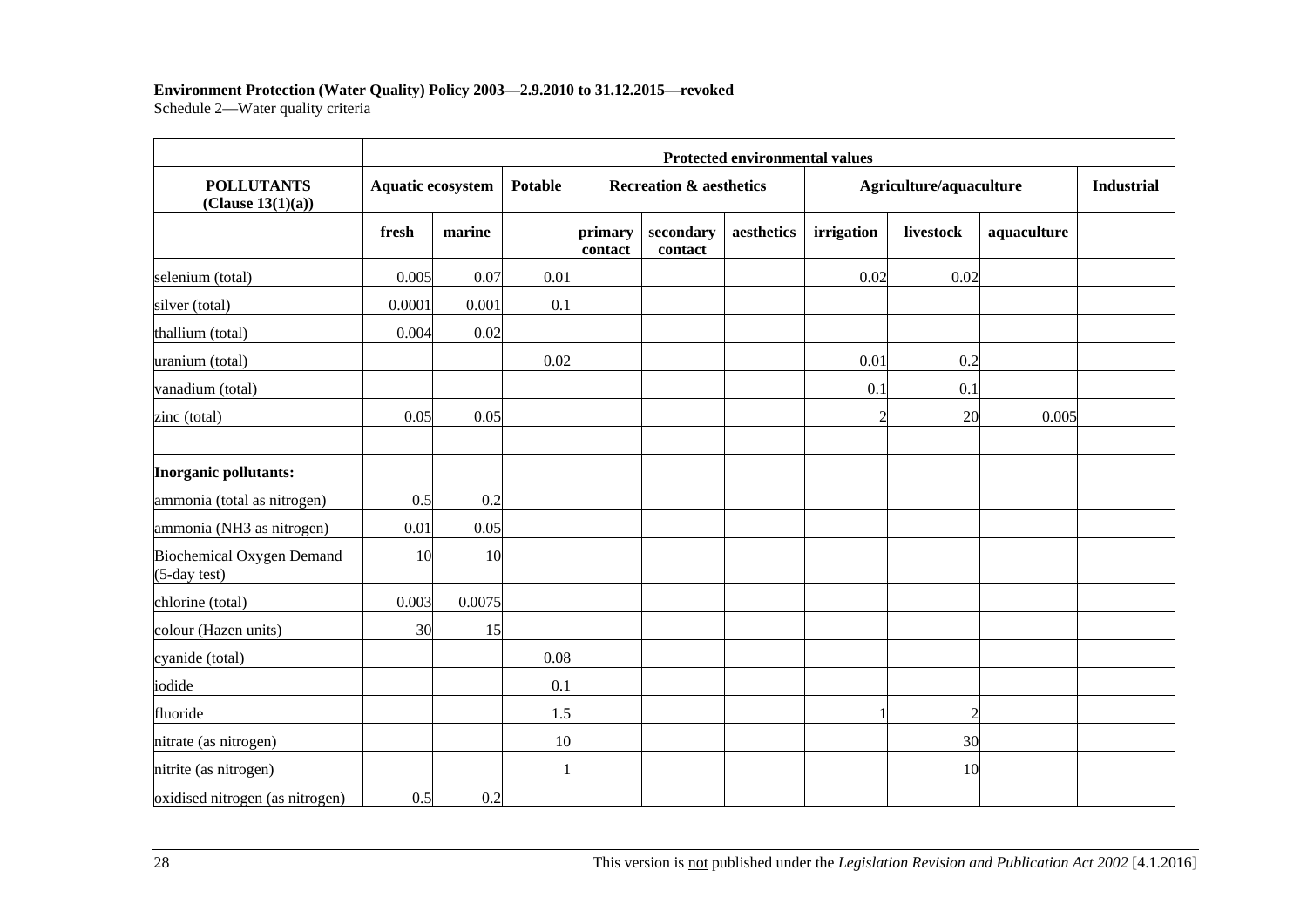#### **revoked—2.9.2010 to 31.12.2015—Environment Protection (Water Quality) Policy 2003** Water quality criteria—Schedule 2

|                                                    | <b>Protected environmental values</b> |        |                |                    |                                    |            |                         |                   |             |  |
|----------------------------------------------------|---------------------------------------|--------|----------------|--------------------|------------------------------------|------------|-------------------------|-------------------|-------------|--|
| <b>POLLUTANTS</b><br>(Clause 13(1)(a))             | Aquatic ecosystem                     |        | <b>Potable</b> |                    | <b>Recreation &amp; aesthetics</b> |            | Agriculture/aquaculture | <b>Industrial</b> |             |  |
|                                                    | fresh                                 | marine |                | primary<br>contact | secondary<br>contact               | aesthetics | irrigation              | livestock         | aquaculture |  |
| phosphorus (total as phosphorus)                   | 0.5                                   | 0.5    |                |                    |                                    |            |                         |                   |             |  |
| phosphorus (soluble as<br>phosphorus)              | 0.1                                   | 0.1    |                |                    |                                    |            |                         |                   |             |  |
| salinity (percentage variation)                    | 10                                    |        |                |                    |                                    |            |                         |                   |             |  |
| sulfate                                            |                                       |        | 500            |                    |                                    |            |                         | 1000              |             |  |
| sulfide                                            | 0.002                                 | 0.002  |                |                    |                                    |            |                         |                   |             |  |
| suspended sediment                                 | 20                                    | 10     |                |                    |                                    |            |                         |                   |             |  |
| total nitrogen (as nitrogen)                       | 5                                     | 5      |                |                    |                                    |            |                         |                   |             |  |
| total organic carbon                               | 15                                    | 10     |                |                    |                                    |            |                         |                   |             |  |
| turbidity (Nephelometric<br>Turbidity units (NTU)) | 20                                    | 10     |                | 20                 |                                    |            |                         |                   |             |  |
| Organic pollutants:                                |                                       |        |                |                    |                                    |            |                         |                   |             |  |
| Chlorinated phenols                                |                                       |        |                |                    |                                    |            |                         |                   |             |  |
| monochlorophenol                                   | 0.007                                 |        | 0.0001         |                    |                                    |            |                         |                   |             |  |
| 2,4-dichlorophenol                                 | 0.0002                                |        | 0.0003         |                    |                                    |            |                         |                   |             |  |
| trichlorophenol (total)                            | 0.018                                 |        | 0.002          |                    |                                    |            |                         |                   |             |  |
| 2,4,5-trichlorophenol                              |                                       | 0.008  | 0.002          |                    |                                    |            |                         |                   |             |  |
| tetrachlorophenol                                  | 0.001                                 |        |                |                    |                                    |            |                         |                   |             |  |
| oil and grease                                     | 10                                    | 10     |                |                    |                                    | 10         |                         |                   |             |  |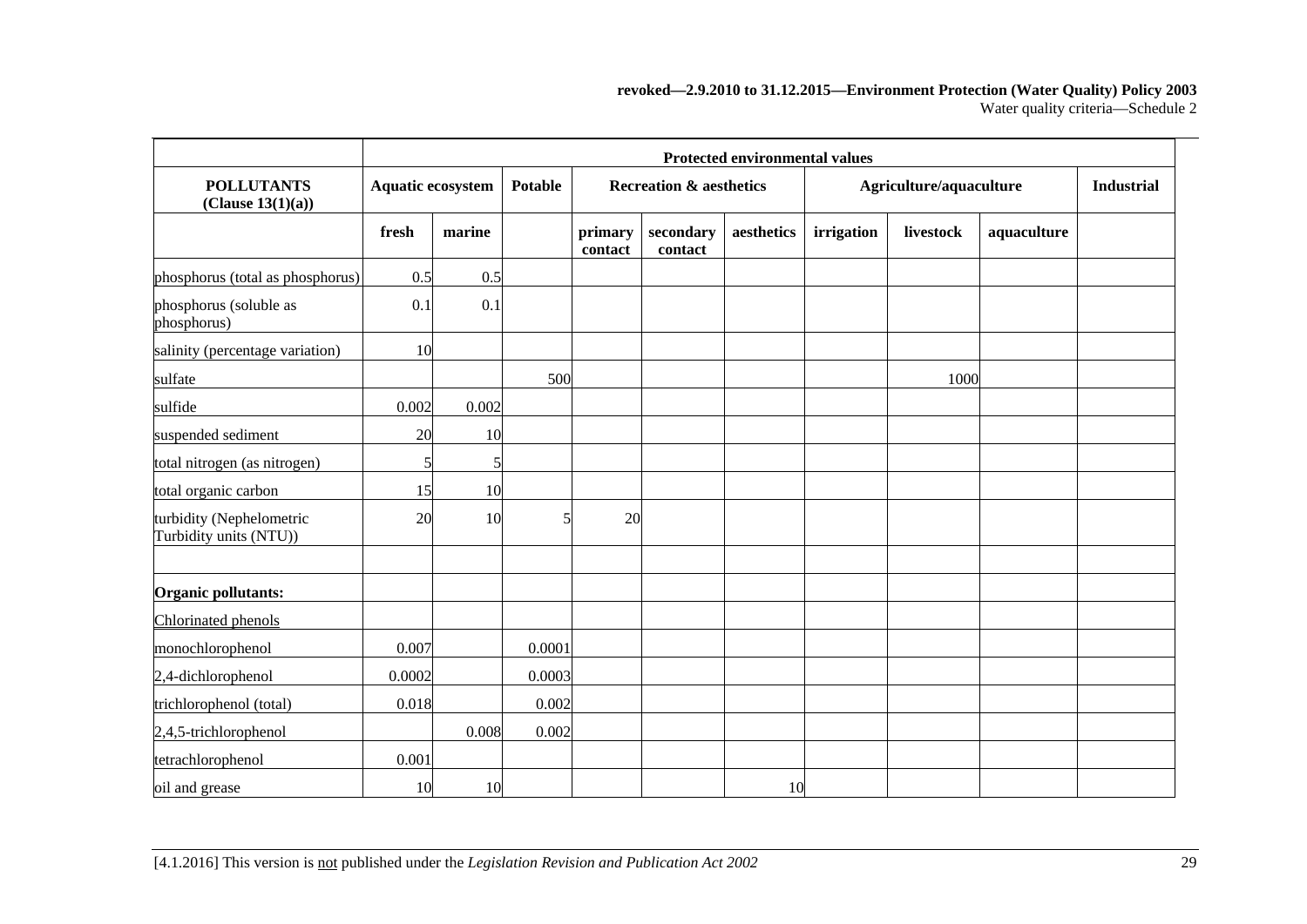# **Environment Protection (Water Quality) Policy 2003—2.9.2010 to 31.12.2015—revoked**

Schedule 2—Water quality criteria

|                                        |          | Protected environmental values |         |                    |                                    |            |            |                         |             |  |  |  |
|----------------------------------------|----------|--------------------------------|---------|--------------------|------------------------------------|------------|------------|-------------------------|-------------|--|--|--|
| <b>POLLUTANTS</b><br>(Clause 13(1)(a)) |          | <b>Aquatic ecosystem</b>       |         |                    | <b>Recreation &amp; aesthetics</b> |            |            | Agriculture/aquaculture |             |  |  |  |
|                                        | fresh    | marine                         |         | primary<br>contact | secondary<br>contact               | aesthetics | irrigation | livestock               | aquaculture |  |  |  |
| pentachlorophenol                      | 0.00005  | 0.0002                         | 0.00001 |                    |                                    |            |            |                         |             |  |  |  |
| Chlorobenzenes                         |          |                                |         |                    |                                    |            |            |                         |             |  |  |  |
| 1,2-dichlorobenzene                    | 0.0025   |                                | 1.5     |                    |                                    |            |            |                         |             |  |  |  |
| 1,3-dichlorobenzene                    | 0.0025   |                                |         |                    |                                    |            |            |                         |             |  |  |  |
| 1,4-dichlorobenzene                    | 0.004    |                                | 0.04    |                    |                                    |            |            |                         |             |  |  |  |
| monochlorobenzene                      | 0.015    |                                |         |                    |                                    |            |            |                         |             |  |  |  |
| trichlorobenzenes (total)              |          |                                | 0.03    |                    |                                    |            |            |                         |             |  |  |  |
| 1,2,3-trichlorobenzene                 | 0.0009   |                                |         |                    |                                    |            |            |                         |             |  |  |  |
| 1,2,4-trichlorobenzene                 | 0.0005   |                                |         |                    |                                    |            |            |                         |             |  |  |  |
| 1,3,5-trichlorobenzene                 | 0.0007   |                                |         |                    |                                    |            |            |                         |             |  |  |  |
| 1,2,3,4-tetrachlorobenzene             | 0.0001   |                                |         |                    |                                    |            |            |                         |             |  |  |  |
| 1,2,3,5-tetrachlorobenzene             | 0.0001   |                                |         |                    |                                    |            |            |                         |             |  |  |  |
| 1,2,4,5-tetrachlorobenzene             | 0.0002   |                                |         |                    |                                    |            |            |                         |             |  |  |  |
| pentachlorobenzene                     | 0.00003  |                                |         |                    |                                    |            |            |                         |             |  |  |  |
| hexachlorobenzene                      | 0.000007 |                                |         |                    |                                    |            |            |                         |             |  |  |  |
| <b>Organotins</b>                      |          |                                |         |                    |                                    |            |            |                         |             |  |  |  |
| tributyltins                           | 0.00008  | 0.00002                        | 0.001   |                    |                                    |            |            |                         |             |  |  |  |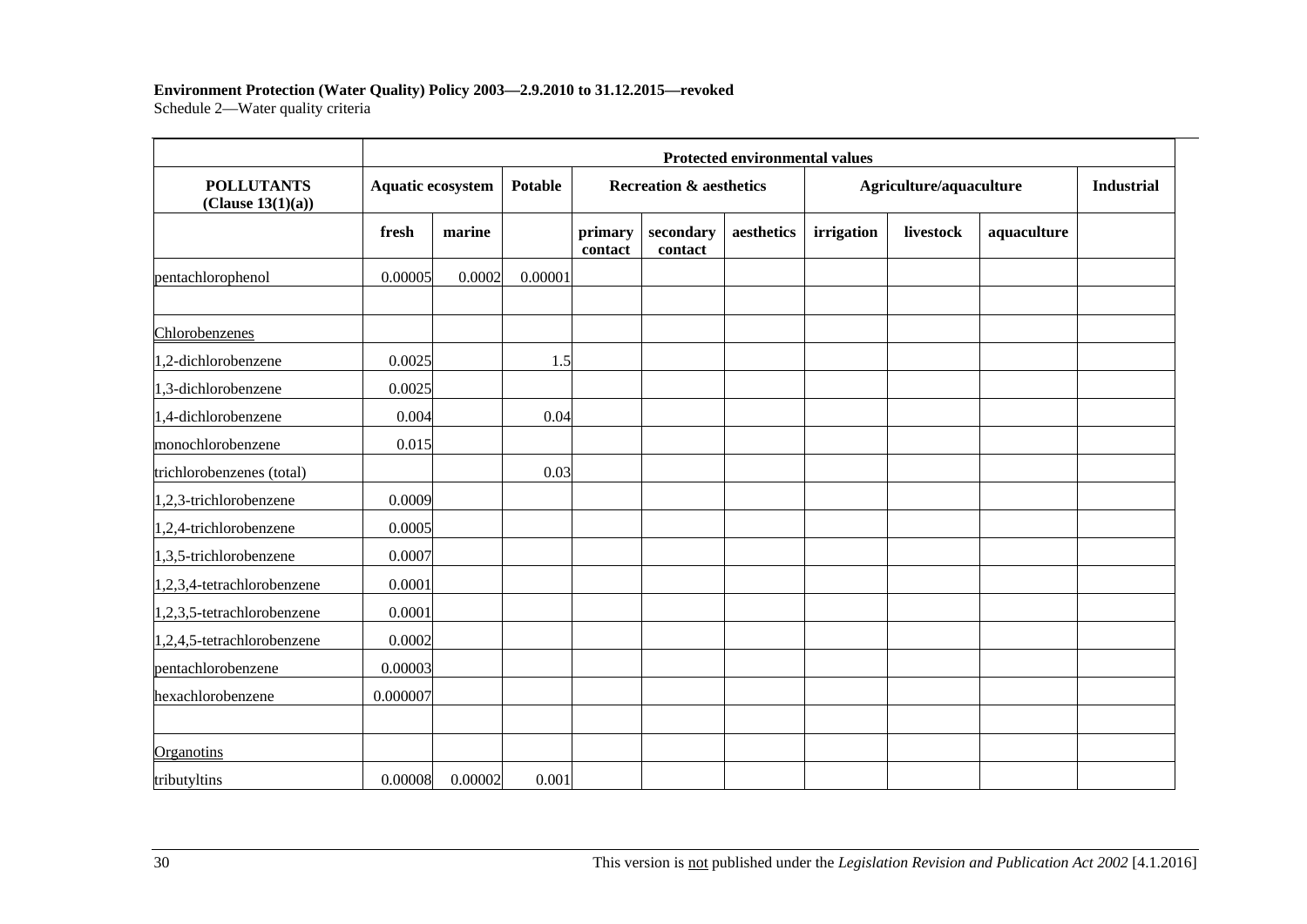#### **revoked—2.9.2010 to 31.12.2015—Environment Protection (Water Quality) Policy 2003** Water quality criteria—Schedule 2

|                                        | <b>Protected environmental values</b> |          |            |                                    |                      |            |                         |                   |             |  |
|----------------------------------------|---------------------------------------|----------|------------|------------------------------------|----------------------|------------|-------------------------|-------------------|-------------|--|
| <b>POLLUTANTS</b><br>(Clause 13(1)(a)) | Aquatic ecosystem                     |          | Potable    | <b>Recreation &amp; aesthetics</b> |                      |            | Agriculture/aquaculture | <b>Industrial</b> |             |  |
|                                        | fresh                                 | marine   |            | primary<br>contact                 | secondary<br>contact | aesthetics | irrigation              | livestock         | aquaculture |  |
|                                        |                                       |          |            |                                    |                      |            |                         |                   |             |  |
| Plasticisers                           |                                       |          |            |                                    |                      |            |                         |                   |             |  |
| di(2-ethylhexyl) phthalate             |                                       |          | 0.01       |                                    |                      |            |                         |                   |             |  |
| Other organic pollutants               |                                       |          |            |                                    |                      |            |                         |                   |             |  |
| acrlyamide                             |                                       |          | 0.0002     |                                    |                      |            |                         |                   |             |  |
| benzene                                | 0.3                                   | 0.3      | 0.001      |                                    |                      |            |                         |                   | 0.04        |  |
| carbon tetrachloride                   |                                       |          | 0.003      |                                    |                      |            |                         |                   |             |  |
| 1,2-dichloroethane                     |                                       |          | 0.003      |                                    |                      |            |                         |                   |             |  |
| 1,1-dichloroethene                     |                                       |          | 0.03       |                                    |                      |            |                         |                   |             |  |
| 1,2-dichloroethene                     |                                       |          | 0.06       |                                    |                      |            |                         |                   |             |  |
| dichloromethane                        |                                       |          | 0.004      |                                    |                      |            |                         |                   |             |  |
| epichlorohydrin                        |                                       |          | 0.0005     |                                    |                      |            |                         |                   |             |  |
| ethylbenzene                           |                                       |          | 0.3        |                                    |                      |            |                         |                   |             |  |
| ethylenediamine tetraacetic acid       |                                       |          | 0.25       |                                    |                      |            |                         |                   |             |  |
| hexachlorobutadiene                    |                                       |          | 0.0007     |                                    |                      |            |                         |                   |             |  |
| nitrilotriacetic acid                  |                                       |          | 0.2        |                                    |                      |            |                         |                   |             |  |
| pesticides                             | 0                                     | $\Omega$ | $\sqrt{ }$ |                                    |                      |            |                         |                   |             |  |
| polyaromatic hydrocarbons<br>(PAHs)    | 0.003                                 | 0.003    | 0.00001    |                                    |                      |            |                         |                   |             |  |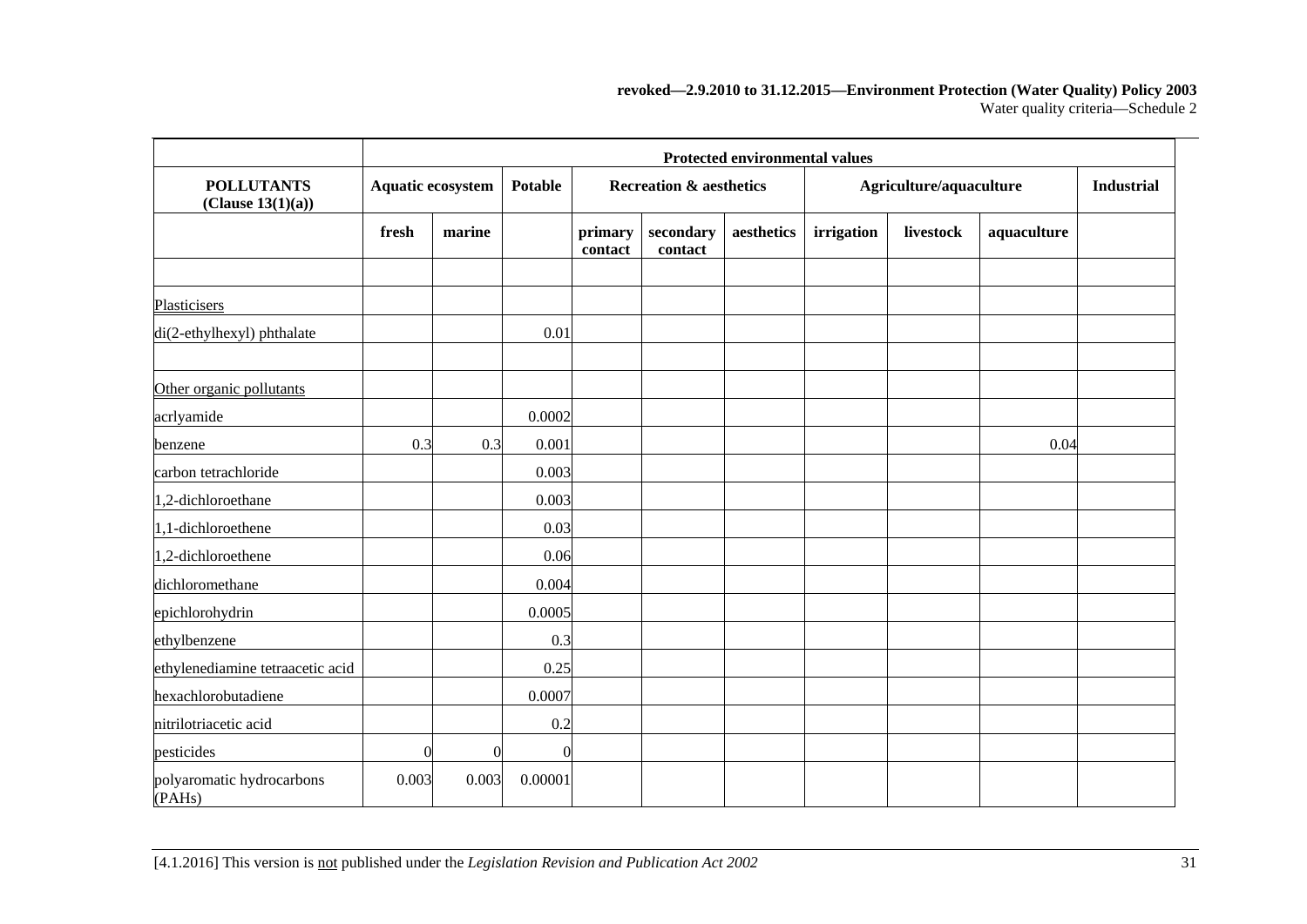### **Environment Protection (Water Quality) Policy 2003—2.9.2010 to 31.12.2015—revoked**

Schedule 2—Water quality criteria

|                                                                | Protected environmental values |          |                |                    |                                    |            |            |                         |             |                   |  |
|----------------------------------------------------------------|--------------------------------|----------|----------------|--------------------|------------------------------------|------------|------------|-------------------------|-------------|-------------------|--|
| <b>POLLUTANTS</b><br>(Clause 13(1)(a))                         | Aquatic ecosystem              |          | <b>Potable</b> |                    | <b>Recreation &amp; aesthetics</b> |            |            | Agriculture/aquaculture |             | <b>Industrial</b> |  |
|                                                                | fresh                          | marine   |                | primary<br>contact | secondary<br>contact               | aesthetics | irrigation | livestock               | aquaculture |                   |  |
| phenol                                                         | 0.05                           | 0.05     |                |                    |                                    |            |            |                         |             |                   |  |
| polychlorinated biphenyls<br>(PCBs)                            | 0.000001                       | 0.000004 |                |                    |                                    |            |            |                         | 0.0005      |                   |  |
| styrene                                                        |                                |          | 0.03           |                    |                                    |            |            |                         |             |                   |  |
| 2,3,7,8 tetra-chlorodibenzodioxin<br>(2378 TCDD)               | $\bigcap$                      | C        | ſ              |                    |                                    |            |            |                         |             |                   |  |
| tetrachloroethene                                              |                                |          | 0.04           |                    |                                    |            |            |                         |             |                   |  |
| toluene                                                        | 0.3                            |          | 0.8            |                    |                                    |            |            |                         |             |                   |  |
| vinyl chloride                                                 |                                |          | 0.0003         |                    |                                    |            |            |                         |             |                   |  |
| xylene                                                         |                                |          | 0.6            |                    |                                    |            |            |                         |             |                   |  |
| Microbiological pollutants<br>(organisms per 100 millilitres): |                                |          |                |                    |                                    |            |            |                         |             |                   |  |
| faecal coliforms or E.coli                                     |                                |          | $\Omega$       | 150                | 1000                               |            | 1000       | 1000                    | $\Omega$    |                   |  |
| Enterococci                                                    |                                |          |                | 33                 |                                    |            |            |                         |             |                   |  |
|                                                                |                                |          |                |                    |                                    |            |            |                         |             |                   |  |
| <b>CHARACTERISTICS</b><br>(Clause 13(1)(b))                    |                                |          |                |                    |                                    |            |            |                         |             |                   |  |
| oxygen (dissolved)                                             | >6                             | >1       |                |                    |                                    |            |            |                         |             |                   |  |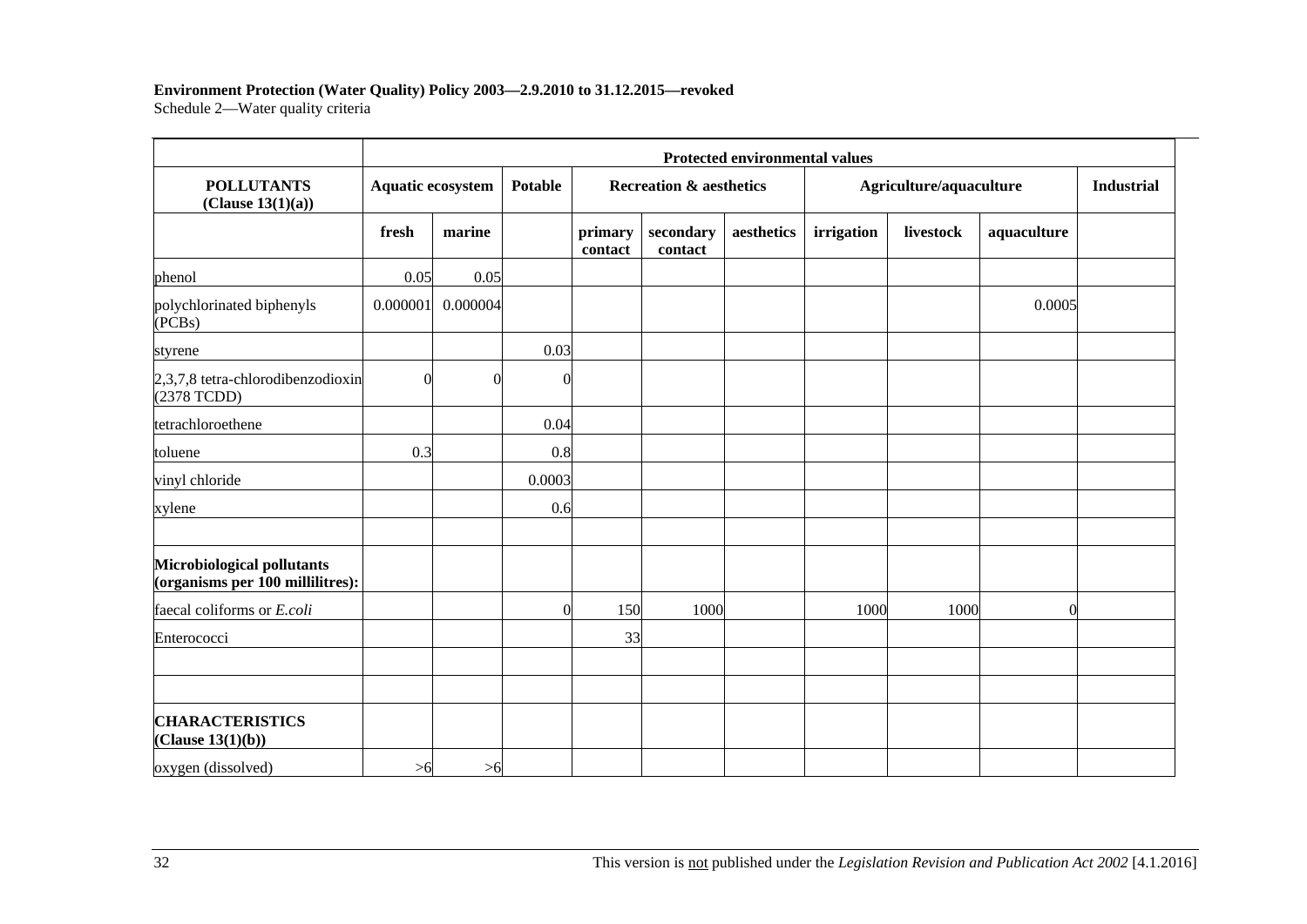#### **revoked—2.9.2010 to 31.12.2015—Environment Protection (Water Quality) Policy 2003** Water quality criteria—Schedule 2

|                                           |                          | <b>Protected environmental values</b>                                                                     |                                                      |                    |                         |            |                      |           |             |                   |
|-------------------------------------------|--------------------------|-----------------------------------------------------------------------------------------------------------|------------------------------------------------------|--------------------|-------------------------|------------|----------------------|-----------|-------------|-------------------|
| <b>POLLUTANTS</b><br>(Clause $13(1)(a)$ ) | <b>Aquatic ecosystem</b> |                                                                                                           | <b>Potable</b><br><b>Recreation &amp; aesthetics</b> |                    | Agriculture/aquaculture |            |                      |           |             | <b>Industrial</b> |
|                                           | fresh                    | marine                                                                                                    |                                                      | primary<br>contact | secondary<br>contact    | aesthetics | irrigation           | livestock | aquaculture |                   |
| $pH$ ( $pH$ units)                        | between<br>$6.5 - 9$     |                                                                                                           | between<br>$6.5 - 8.5$                               |                    |                         |            | between<br>$4.5 - 9$ |           |             |                   |
| Note-                                     |                          |                                                                                                           |                                                      |                    |                         |            |                      |           |             |                   |
| $\ast$                                    |                          | Soluble means fully dissolved or filterable through a 0.1 micron filter.                                  |                                                      |                    |                         |            |                      |           |             |                   |
| $\ast$                                    |                          | Zero means that the pollutant must not be detectable when measured by a method approved by the Authority. |                                                      |                    |                         |            |                      |           |             |                   |

#### **Table 2—Criteria for particular bodies of water**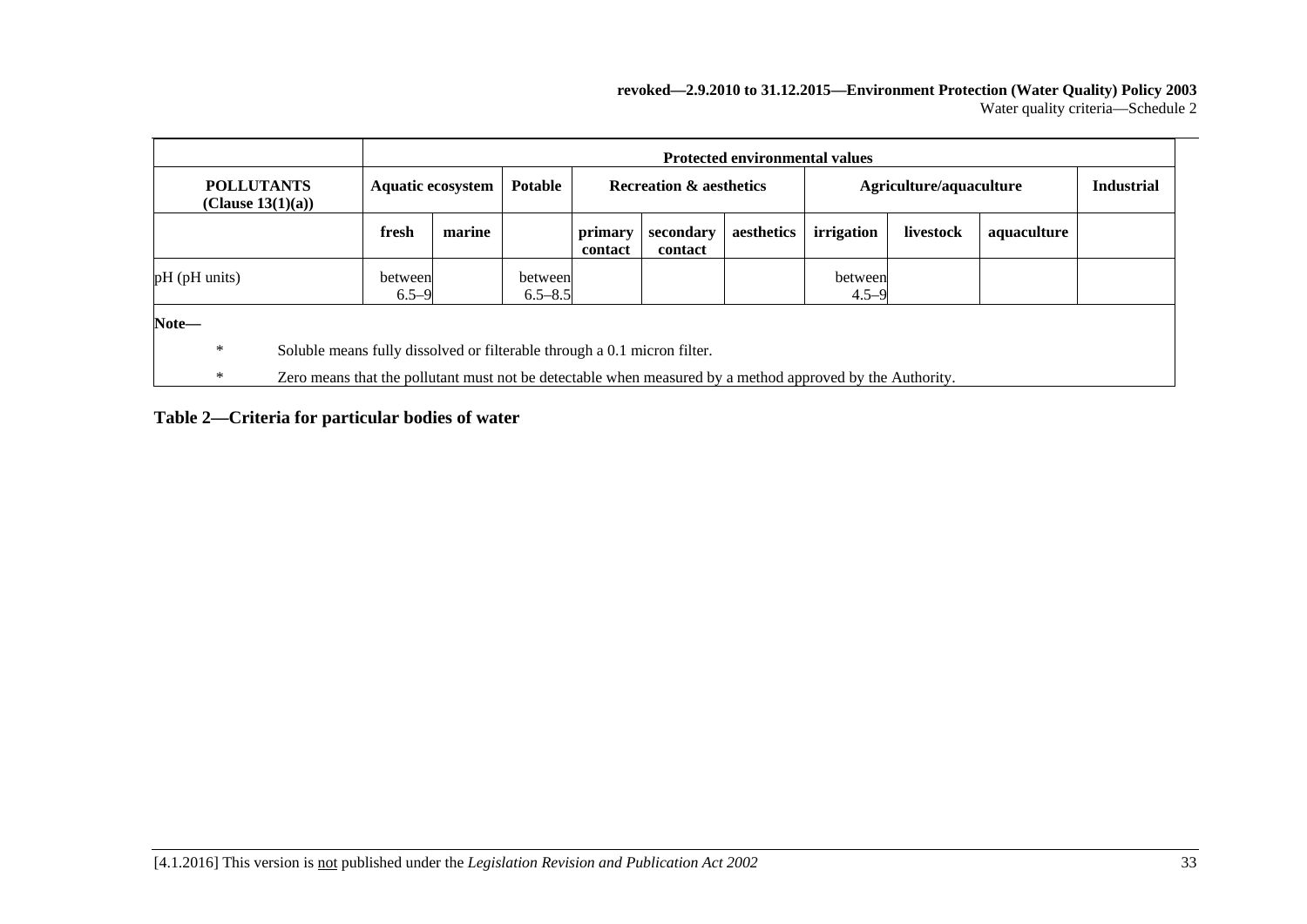# <span id="page-33-1"></span>**Schedule 3—Discharge limits**

<span id="page-33-0"></span>[\(Clause](#page-9-0) 16)

# **Schedule 4—Listed pollutants**

[\(Clauses](#page-9-1) 17 and [19\)](#page-11-0)

# **Part 1**

Agricultural chemicals

Airconditioning or cooling system wastewater Brick, bitumen or concrete cutting wastewater Building construction or demolition waste Building washwater Carpet or upholstery cleaning waste Chemicals designed for human or animal therapeutic use Cleaning agents Concrete waste Condensate from compressors Detergents and their byproducts Engine coolant Fire sprinkler test water Fuel dispensing area washwater Hard waste (eg vehicles, tyres, batteries, metal parts, piping) High pressure water blasting waste Motor vehicle servicing or repairs waste Oil, grease or lubricants Paint and paint scrapings Painting washwater Paint stripping waste Petroleum products Photographic chemicals Plaster, plaster waste and plaster wastewater Pool backwash water Pool chemicals Putrescible waste (eg food scraps, dead animals) Roof cleaning waste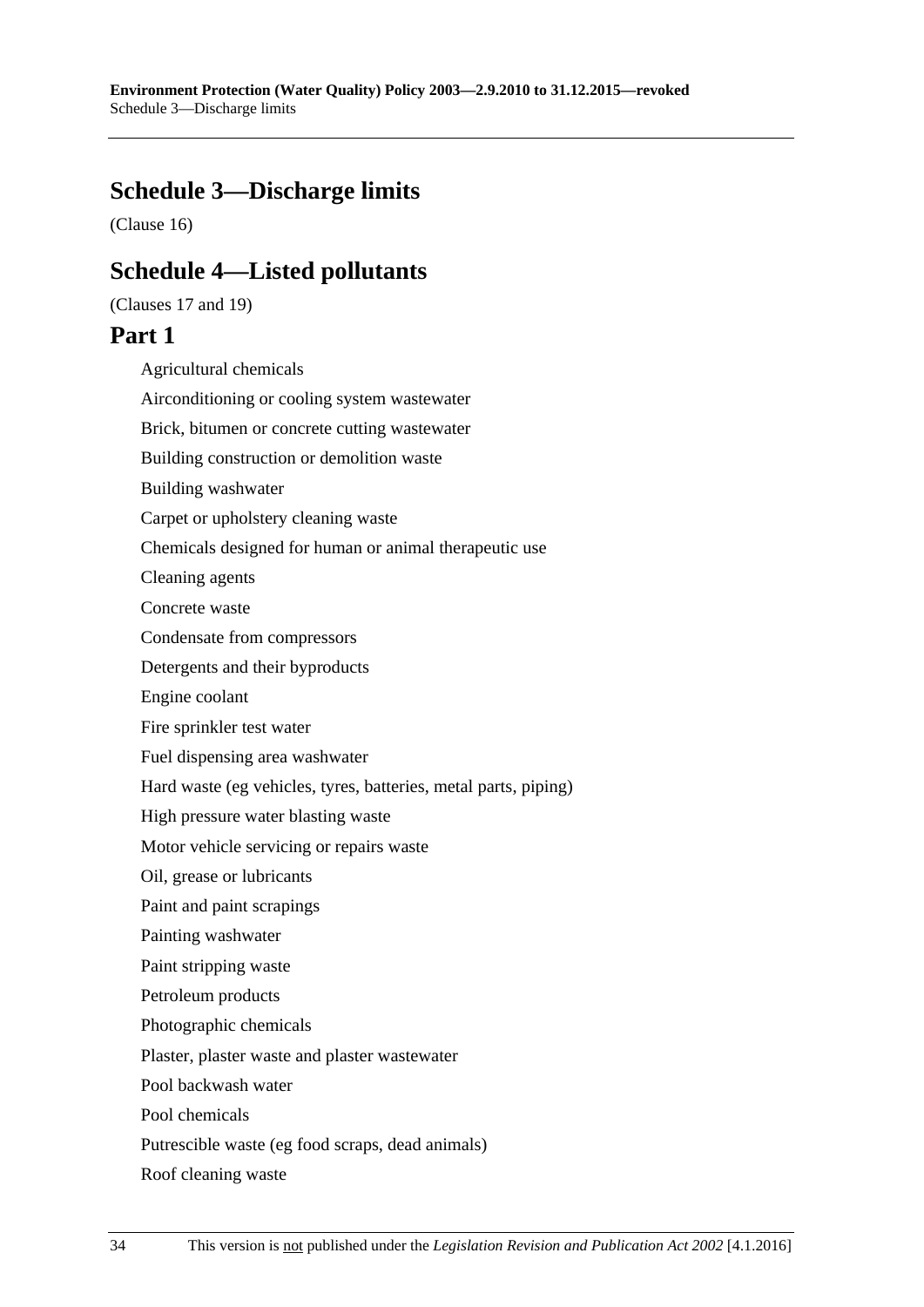Rubbish (eg cans, bottles, plastic items or materials)

Sawdust

Sewage (other than sewage lawfully discharged from a vessel in accordance with [clause](#page-19-1) 36 of this policy)

Solvents

Stain or varnish

Steam cleaning waste

Street cleaning waste

Timber preservatives

Washdown water from cleaning animals or animal enclosures

Washdown water from cleaning vehicles, plant or equipment

Washdown water from commercial or industrial premises or wharves

Waste from grease traps

Wastes listed in Part B of Schedule 1 of the Act

# **Part 2**

Animal faeces Fertilisers Green waste (eg lawn clippings, leaves, prunings) Soil, clay, gravel or sand

# <span id="page-34-0"></span>**Schedule 5—Listed pollutants**

[\(Clause](#page-9-2) 18) Oil or petroleum products Paint or paint products Sewage Timber preservatives Wastes listed in Part B of Schedule 1 of the Act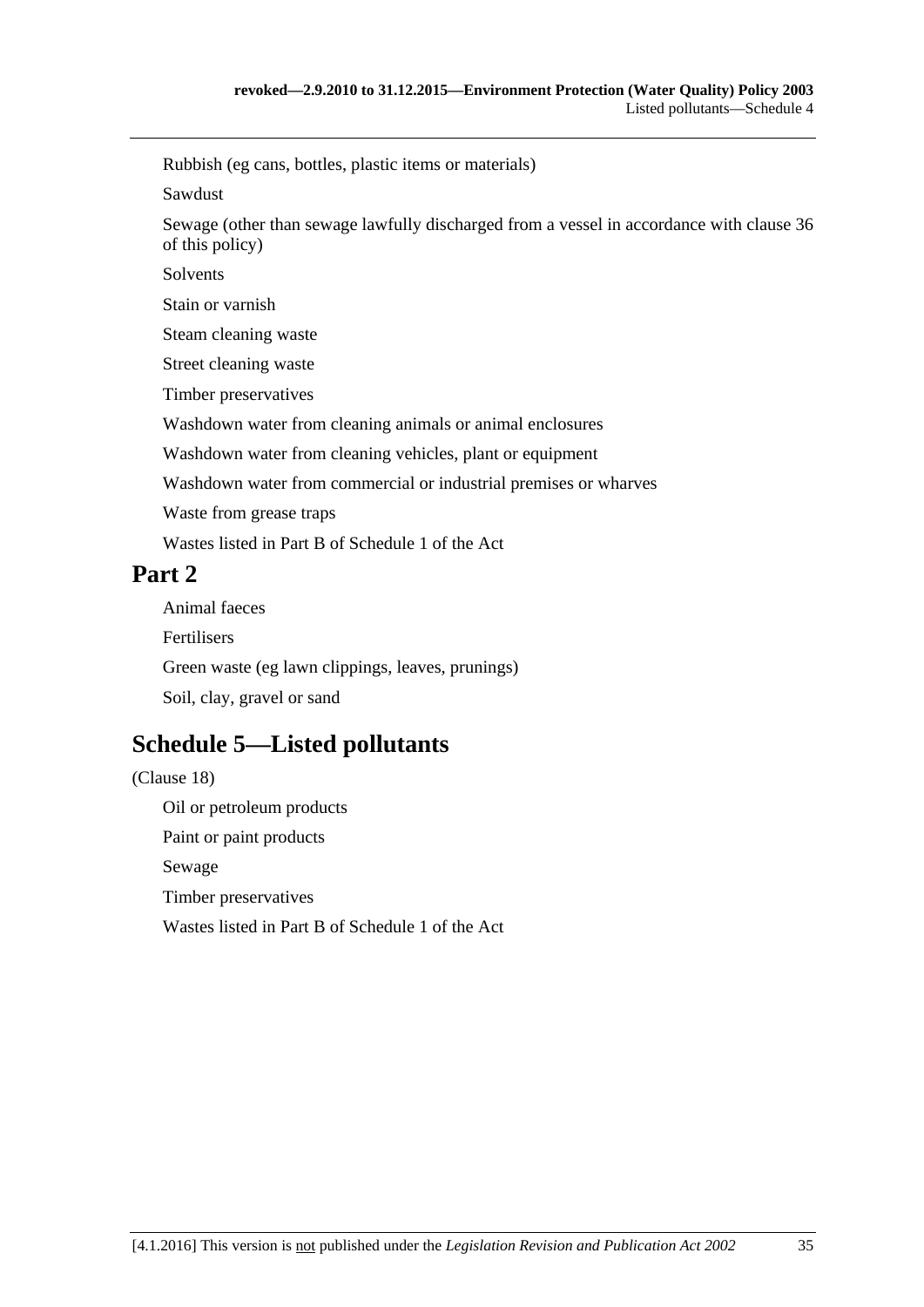# <span id="page-35-0"></span>**Legislative history**

### **Notes**

- Please note—References in the legislation to other legislation or instruments or to titles of bodies or offices are not automatically updated as part of the program for the revision and publication of legislation and therefore may be obsolete.
- Earlier versions of this policy (historical versions) are listed at the end of the legislative history.
- For further information relating to the Act and subordinate legislation made under the Act see the Index of South Australian Statutes or www.legislation.sa.gov.au.

## **Revocation of policy**

The *Environment Protection (Water Quality) Policy 2003* was revoked by Sch 5 of the *Environment Protection (Water Quality) Policy 2015* on 1.1.2016.

# **Legislation revoked by principal policy**

The *Environment Protection (Water Quality) Policy 2003* revoked the following:

*Environment Protection (Marine) Policy 1994*

*Environment Protection (Milking Shed Effluent Management) Policy 1997*

*Environment Protection (Vessels on Inland Waters) Policy 1998*

## **Principal policy and amendments**

| Notice                   | Provision under<br>which notice is made Gazette | Publication of policy in | Commencement      |
|--------------------------|-------------------------------------------------|--------------------------|-------------------|
| Gazette 10.4.2003 p1669  | s 28                                            |                          | 1.10.2003         |
| Gazette 25.11.2004 p4405 | s 32                                            |                          | 25.11.2004        |
| Gazette 3.11.2005 p3867  | Act 21/2005                                     |                          | 3.11.2005: cl 2   |
| Gazette 10.7.2008 p3317  | s 32                                            |                          | 10.7.2008: cl 2   |
| Gazette 25.6.2009 p2988  | s 32                                            |                          | 25.6.2009: cl 2   |
| Gazette 29.10.2009 p4980 | s 32                                            |                          | 29.10.2009: cl 2  |
| Gazette 2.9.2010 p4690   | s 32                                            |                          | $2.9.2010$ : cl 2 |

## **Provisions amended**

Entries that relate to provisions that have been deleted appear in italics.

| Provision       | How varied                                                     | Commencement |
|-----------------|----------------------------------------------------------------|--------------|
| Pt <sub>1</sub> |                                                                |              |
| cl 2            | omitted under Legislation Revision and<br>Publication Act 2002 | 25.11.2004   |
| cl.5            | omitted under Legislation Revision and<br>Publication Act 2002 | 3.11.2005    |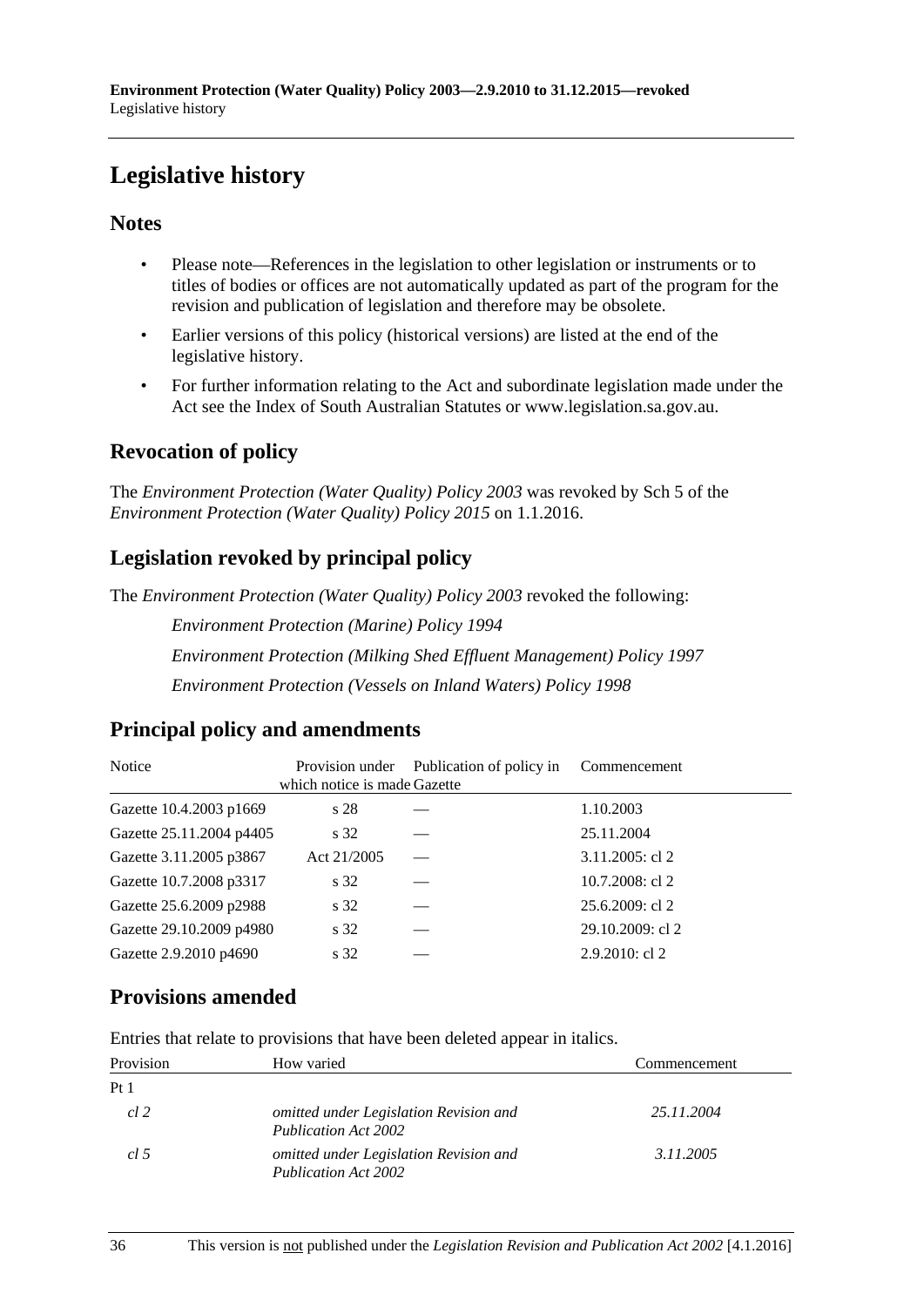| Pt 4                                               |                                                             |            |
|----------------------------------------------------|-------------------------------------------------------------|------------|
| cl 22                                              |                                                             |            |
| cl $22(3)$                                         | amended by 3.11.2005 p3867 cl 8                             | 3.11.2005  |
| cl 22A                                             | inserted by 25.11.2004 p4405 cl 4                           | 25.11.2004 |
| cl 28                                              |                                                             |            |
| cl $28(4)$                                         | amended by 3.11.2005 p3867 cl 9                             | 3.11.2005  |
| cl 32                                              |                                                             |            |
| cl $32(4)$                                         | amended by 2.9.2010 p4690 cl 4                              | 2.9.2010   |
| cl $32(5)$                                         | amended by 3.11.2005 p3867 cl 10                            | 3.11.2005  |
| cl 33 before deletion<br>by 29.10.2009 p4980       |                                                             |            |
| cl 33(7)                                           | amended by 3.11.2005 p3867 cl 11                            | 3.11.2005  |
| $cl$ 33                                            | deleted by 29.10.2009 p4980 cl 4                            | 29.10.2009 |
| cl 34                                              |                                                             |            |
| cl $34(a1)$                                        | inserted by 29.10.2009 p4980 cl 5(1)                        | 29.10.2009 |
| cl $34(1)$                                         | amended by 29.10.2009 p4980 cl 5(2)                         | 29.10.2009 |
| cl $34(3)$                                         | substituted by 29.10.2009 p4980 cl 5(3)                     | 29.10.2009 |
| cl $34(4)$                                         | substituted by 29.10.2009 p4980 cl 5(3)                     | 29.10.2009 |
| cl $34(5)$                                         | substituted by 29.10.2009 p4980 cl 5(3)                     | 29.10.2009 |
|                                                    | amended by 2.9.2010 p4690 cl 5                              | 2.9.2010   |
| cl $34(6)$                                         | amended by 3.11.2005 p3867 cl 12                            | 3.11.2005  |
|                                                    | amended by 29.10.2009 p4980 cl 5(4)                         | 29.10.2009 |
| cl 36 before<br>substitution by<br>10.7.2008 p3317 |                                                             |            |
| cl 36(7)                                           | amended by 3.11.2005 p3867 cl 13                            | 3.11.2005  |
| $cl$ 36                                            | substituted by 10.7.2008 p3317 cl 4                         | 10.7.2008  |
| cl $36(1)$                                         |                                                             |            |
| category A vessel                                  | deleted by 25.6.2009 p2988 cl 4(1)                          | 25.6.2009  |
|                                                    | category B vessel deleted by 25.6.2009 p2988 cl $4(1)$      | 25.6.2009  |
|                                                    | commercial vessel deleted by $25.6.2009$ p $2988$ cl $4(1)$ | 25.6.2009  |
| concentrated grey<br>water                         | deleted by 25.6.2009 p2988 cl 4(2)                          | 25.6.2009  |
| marina                                             | substituted by 25.6.2009 p2988 cl 4(3)                      | 25.6.2009  |
| vessel facility                                    | inserted by 25.6.2009 p2988 cl 4(4)                         | 25.6.2009  |
| cl 36(2)                                           | deleted by 25.6.2009 p2988 cl 4(5)                          | 25.6.2009  |
| cl $36(4)$                                         | varied by 25.6.2009 p2988 cl 4(6), (7)                      | 25.6.2009  |
| cl $36(5)$                                         | substituted by 25.6.2009 p2988 cl 4(8)                      | 25.6.2009  |
| cl $36(7)$ and $(8)$                               | substituted by 25.6.2009 p2988 cl 4(9)                      | 25.6.2009  |
| $cl 36(9) - (11)$                                  | deleted by 25.6.2009 p2988 cl 4(9)                          | 25.6.2009  |
| $cl$ 37                                            |                                                             |            |
| cl $37(4)$                                         | varied by 25.6.2009 p2988 cl 5                              | 25.6.2009  |
| Pt 5                                               |                                                             |            |
| cl 39                                              | amended by 2.9.2010 p4690 cl 6                              | 2.9.2010   |